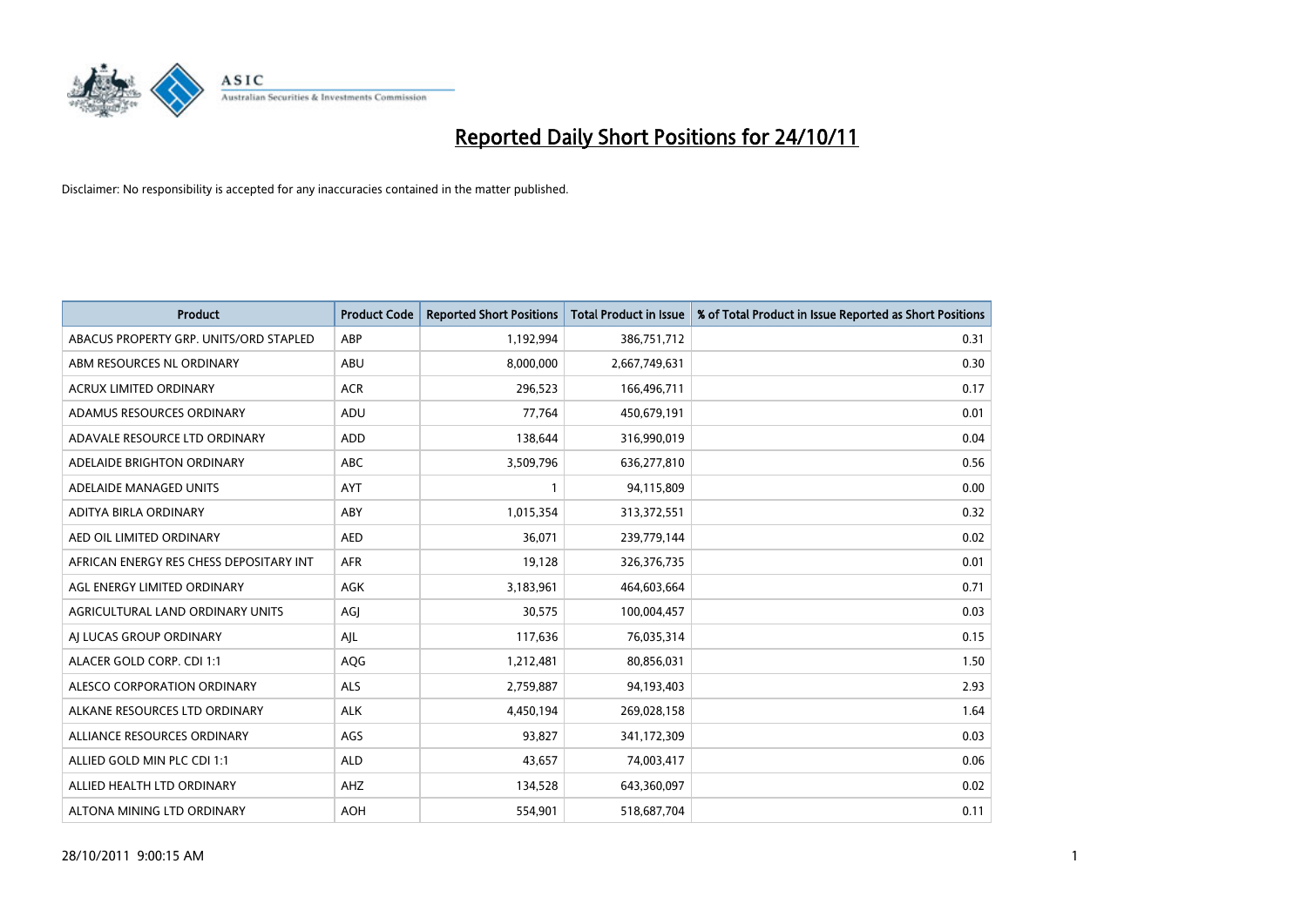

| <b>Product</b>                          | <b>Product Code</b> | <b>Reported Short Positions</b> | <b>Total Product in Issue</b> | % of Total Product in Issue Reported as Short Positions |
|-----------------------------------------|---------------------|---------------------------------|-------------------------------|---------------------------------------------------------|
| ALUMINA LIMITED ORDINARY                | <b>AWC</b>          | 36,682,496                      | 2,440,196,187                 | 1.48                                                    |
| AMADEUS ENERGY ORDINARY                 | AMU                 | 454,000                         | 280,923,784                   | 0.16                                                    |
| AMALGAMATED HOLDINGS ORDINARY           | <b>AHD</b>          | 1,504                           | 157,480,461                   | 0.00                                                    |
| AMCOM TELECOMM. ORDINARY                | <b>AMM</b>          |                                 | 238,954,789                   | 0.00                                                    |
| AMCOR LIMITED ORDINARY                  | <b>AMC</b>          | 3,829,787                       | 1,226,377,229                 | 0.27                                                    |
| AMP LIMITED ORDINARY                    | AMP                 | 13,548,287                      | 2,854,672,784                 | 0.46                                                    |
| AMPELLA MINING ORDINARY                 | <b>AMX</b>          | 961.793                         | 204,985,108                   | 0.47                                                    |
| ANGLOGOLD ASHANTI CDI 5:1               | AGG                 | 2                               | 89,207,765                    | 0.00                                                    |
| ANSELL LIMITED ORDINARY                 | <b>ANN</b>          | 2,696,374                       | 131,177,201                   | 2.05                                                    |
| ANZ BANKING GRP LTD ORDINARY            | ANZ                 | 12,141,463                      | 2,629,033,329                 | 0.43                                                    |
| APA GROUP STAPLED SECURITIES            | <b>APA</b>          | 7,020,912                       | 639,334,625                   | 1.09                                                    |
| APEX MINERALS NL ORDINARY               | <b>AXM</b>          | 885.146                         | 5,550,243,713                 | 0.02                                                    |
| APN EUROPEAN RETAIL UNITS STAPLED SEC.  | <b>AEZ</b>          | 11,832                          | 544,910,660                   | 0.00                                                    |
| APN NEWS & MEDIA ORDINARY               | <b>APN</b>          | 26,964,082                      | 630,211,415                   | 4.27                                                    |
| AQUARIUS PLATINUM. ORDINARY             | <b>AOP</b>          | 6,468,269                       | 470,167,206                   | 1.37                                                    |
| AQUILA RESOURCES ORDINARY               | <b>AQA</b>          | 6,321,336                       | 374,368,499                   | 1.68                                                    |
| ARAFURA RESOURCE LTD ORDINARY           | <b>ARU</b>          | 7,507,672                       | 367,980,342                   | 2.02                                                    |
| ARB CORPORATION ORDINARY                | <b>ARP</b>          | 14,115                          | 72,481,302                    | 0.01                                                    |
| ARDENT LEISURE GROUP STAPLED SECURITIES | AAD                 | 718,479                         | 324, 167, 221                 | 0.21                                                    |
| ARISTOCRAT LEISURE ORDINARY             | <b>ALL</b>          | 23,257,266                      | 543,181,024                   | 4.28                                                    |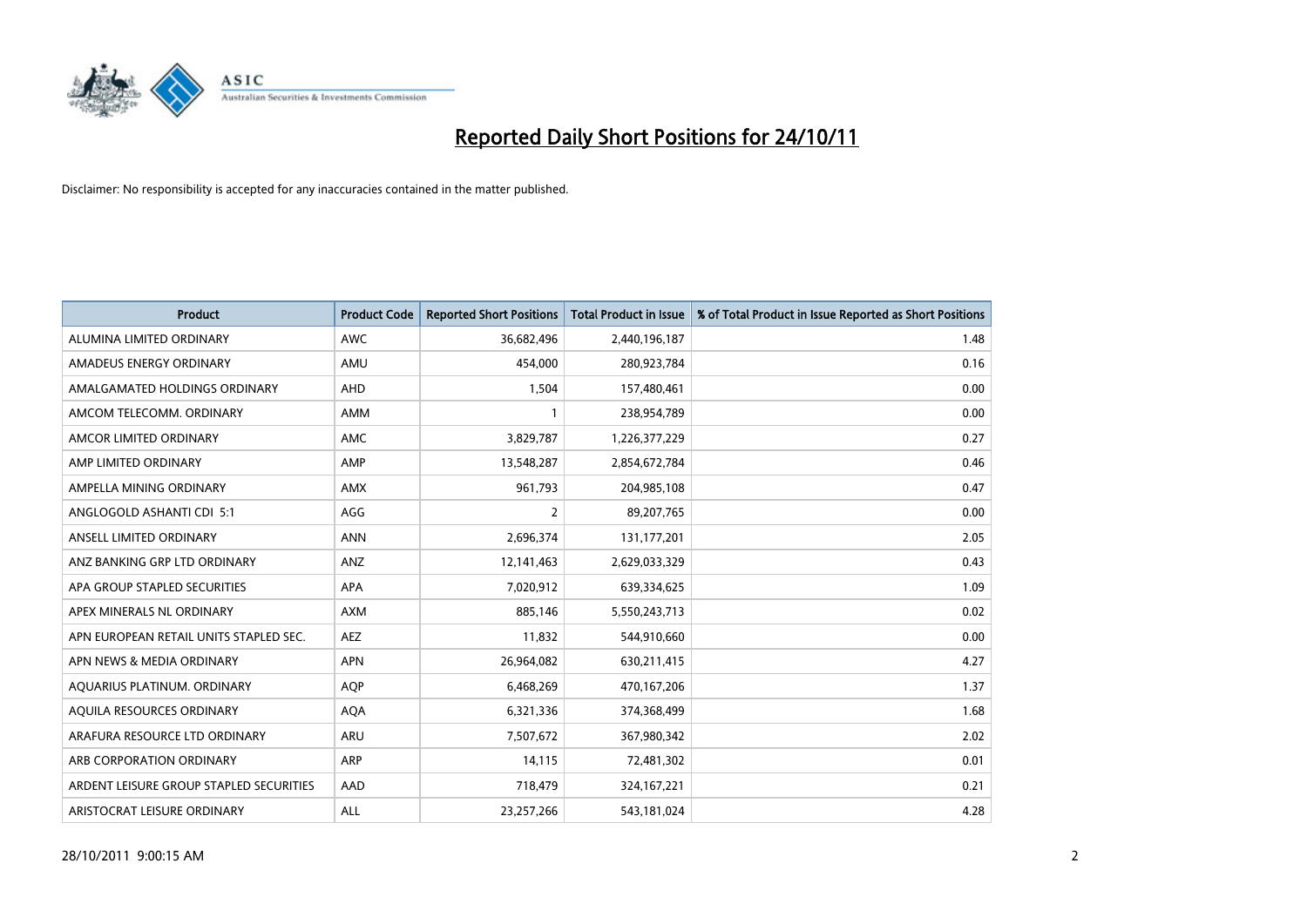

| <b>Product</b>                          | <b>Product Code</b> | <b>Reported Short Positions</b> | <b>Total Product in Issue</b> | % of Total Product in Issue Reported as Short Positions |
|-----------------------------------------|---------------------|---------------------------------|-------------------------------|---------------------------------------------------------|
| ASCIANO LIMITED ORDINARY                | <b>AIO</b>          | 16,496,699                      | 2,926,103,883                 | 0.56                                                    |
| ASG GROUP LIMITED ORDINARY              | <b>ASZ</b>          | 89,990                          | 171,456,889                   | 0.05                                                    |
| ASPEN GROUP ORD/UNITS STAPLED           | <b>APZ</b>          | 1,012,493                       | 584,985,037                   | 0.17                                                    |
| ASPIRE MINING LTD ORDINARY              | <b>AKM</b>          | 2,321,241                       | 620,594,556                   | 0.37                                                    |
| <b>ASTON RES LTD ORDINARY</b>           | <b>AZT</b>          | 1,886,095                       | 204,527,604                   | 0.91                                                    |
| ASTRO JAP PROP GROUP STAPLED SECURITIES | AIA                 | 28,020                          | 58,445,002                    | 0.05                                                    |
| ASX LIMITED ORDINARY                    | <b>ASX</b>          | 1,642,275                       | 175,136,729                   | 0.92                                                    |
| ATLANTIC LIMITED ORDINARY               | ATI                 | 56,073                          | 114,281,650                   | 0.05                                                    |
| ATLAS IRON LIMITED ORDINARY             | AGO                 | 15,752,013                      | 889,036,055                   | 1.76                                                    |
| <b>AURORA OIL &amp; GAS ORDINARY</b>    | <b>AUT</b>          | 9,767,490                       | 411,155,343                   | 2.38                                                    |
| AUSDRILL LIMITED ORDINARY               | ASL                 | 120,193                         | 301,685,848                   | 0.03                                                    |
| AUSENCO LIMITED ORDINARY                | AAX                 | 1,474,182                       | 123,258,843                   | 1.18                                                    |
| AUSGOLD LIMITED ORDINARY                | <b>AUC</b>          | 243,160                         | 85,430,000                    | 0.28                                                    |
| <b>AUSTAL LIMITED ORDINARY</b>          | ASB                 | 453,041                         | 188,069,638                   | 0.23                                                    |
| <b>AUSTAR UNITED ORDINARY</b>           | <b>AUN</b>          | 2,137,293                       | 1,271,505,737                 | 0.16                                                    |
| AUSTBROKERS HOLDINGS ORDINARY           | <b>AUB</b>          | $\overline{2}$                  | 55,419,436                    | 0.00                                                    |
| AUSTIN ENGINEERING ORDINARY             | ANG                 | 14,862                          | 72,014,403                    | 0.01                                                    |
| <b>AUSTRALAND ASSETS ASSETS</b>         | AAZPB               | 1,168                           | 2,750,000                     | 0.04                                                    |
| AUSTRALAND PROPERTY STAPLED SECURITY    | <b>ALZ</b>          | 613,562                         | 576,846,597                   | 0.09                                                    |
| AUSTRALIAN AGRICULT. ORDINARY           | AAC                 | 925,534                         | 312,892,824                   | 0.28                                                    |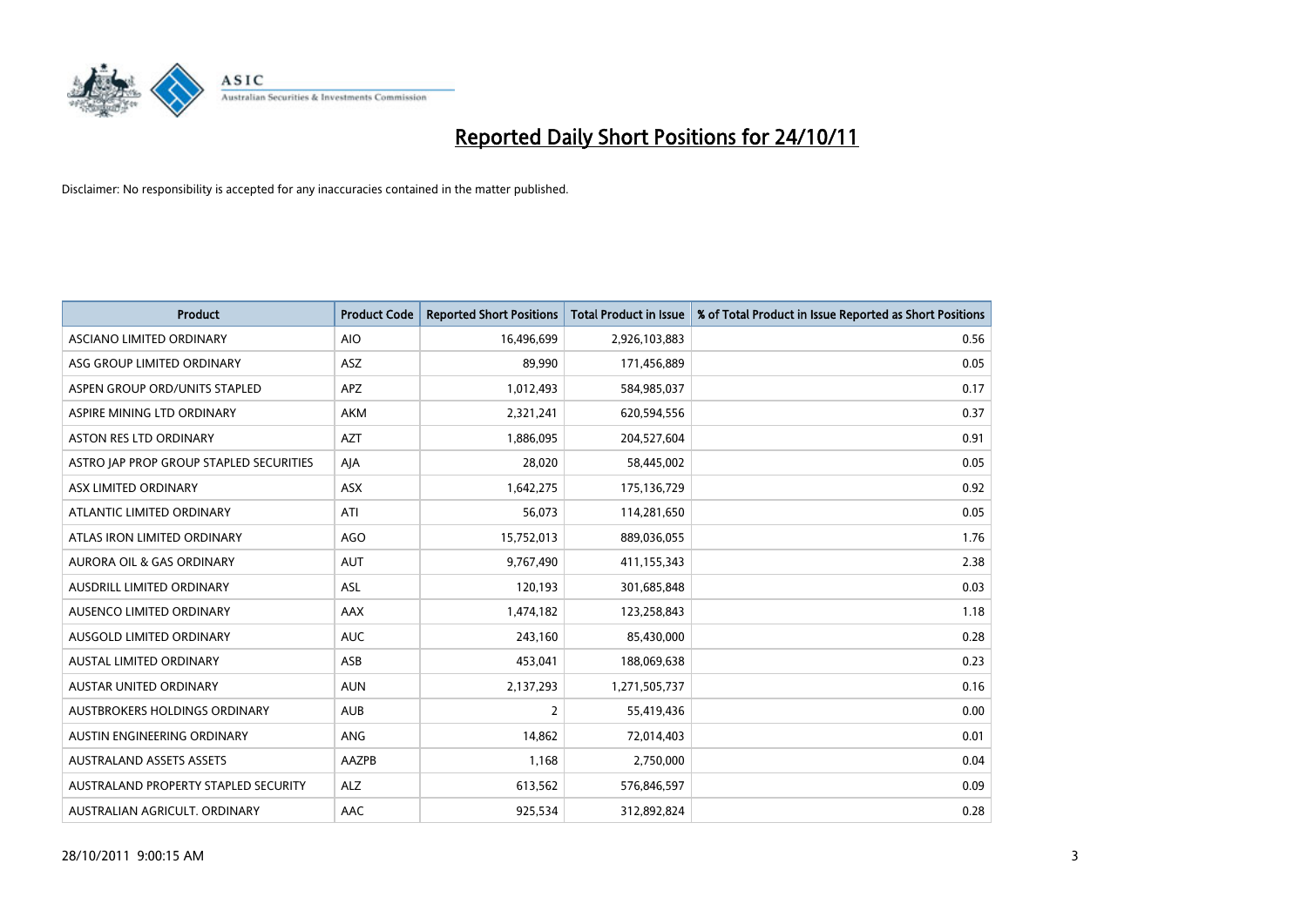

| <b>Product</b>                       | <b>Product Code</b> | <b>Reported Short Positions</b> | <b>Total Product in Issue</b> | % of Total Product in Issue Reported as Short Positions |
|--------------------------------------|---------------------|---------------------------------|-------------------------------|---------------------------------------------------------|
| <b>AUSTRALIAN EDUCATION UNITS</b>    | <b>AEU</b>          | 625,000                         | 175,465,397                   | 0.36                                                    |
| AUSTRALIAN INFRASTR. UNITS/ORDINARY  | <b>AIX</b>          | 13,339,515                      | 620,733,944                   | 2.13                                                    |
| AUSTRALIAN MINES LTD ORDINARY        | <b>AUZ</b>          | 1,400,000                       | 636,910,317                   | 0.22                                                    |
| AUSTRALIAN PHARM. ORDINARY           | API                 | 598,783                         | 488,115,883                   | 0.12                                                    |
| AUTOMOTIVE HOLDINGS ORDINARY         | <b>AHE</b>          | 4.743                           | 260,579,682                   | 0.00                                                    |
| AVANCO RESOURCES LTD ORDINARY        | AVB                 | 1,494,527                       | 793,048,822                   | 0.19                                                    |
| AVEXA LIMITED ORDINARY               | <b>AVX</b>          | 243,657                         | 847,688,779                   | 0.03                                                    |
| AWE LIMITED ORDINARY                 | <b>AWE</b>          | 2,524,863                       | 521,871,941                   | 0.49                                                    |
| AZUMAH RESOURCES ORDINARY            | <b>AZM</b>          | 306,219                         | 282,020,356                   | 0.11                                                    |
| <b>BANDANNA ENERGY ORDINARY</b>      | <b>BND</b>          | 1,082,190                       | 528,481,199                   | 0.20                                                    |
| BANK OF QUEENSLAND. ORDINARY         | <b>BOQ</b>          | 11,632,900                      | 225,369,547                   | 5.14                                                    |
| <b>BASE RES LIMITED ORDINARY</b>     | <b>BSE</b>          | 1,339,274                       | 460,440,029                   | 0.29                                                    |
| <b>BATHURST RESOURCES ORDINARY</b>   | <b>BTU</b>          | 10,695,482                      | 688,747,997                   | 1.55                                                    |
| <b>BAUXITE RESOURCE LTD ORDINARY</b> | <b>BAU</b>          | 111,797                         | 235,379,896                   | 0.05                                                    |
| <b>BC IRON LIMITED ORDINARY</b>      | <b>BCI</b>          | 290,177                         | 95,081,000                    | 0.30                                                    |
| BEACH ENERGY LIMITED ORDINARY        | <b>BPT</b>          | 1,422,015                       | 1,107,635,932                 | 0.11                                                    |
| BEADELL RESOURCE LTD ORDINARY        | <b>BDR</b>          | 2,261,464                       | 657,906,946                   | 0.35                                                    |
| BENDIGO AND ADELAIDE ORDINARY        | <b>BEN</b>          | 6,092,834                       | 365,791,887                   | 1.66                                                    |
| BERKELEY RESOURCES ORDINARY          | <b>BKY</b>          | 498,243                         | 174,298,273                   | 0.28                                                    |
| BETASHARES ASX RES ETF UNITS         | <b>ORE</b>          | 113,220                         | 4,519,665                     | 2.51                                                    |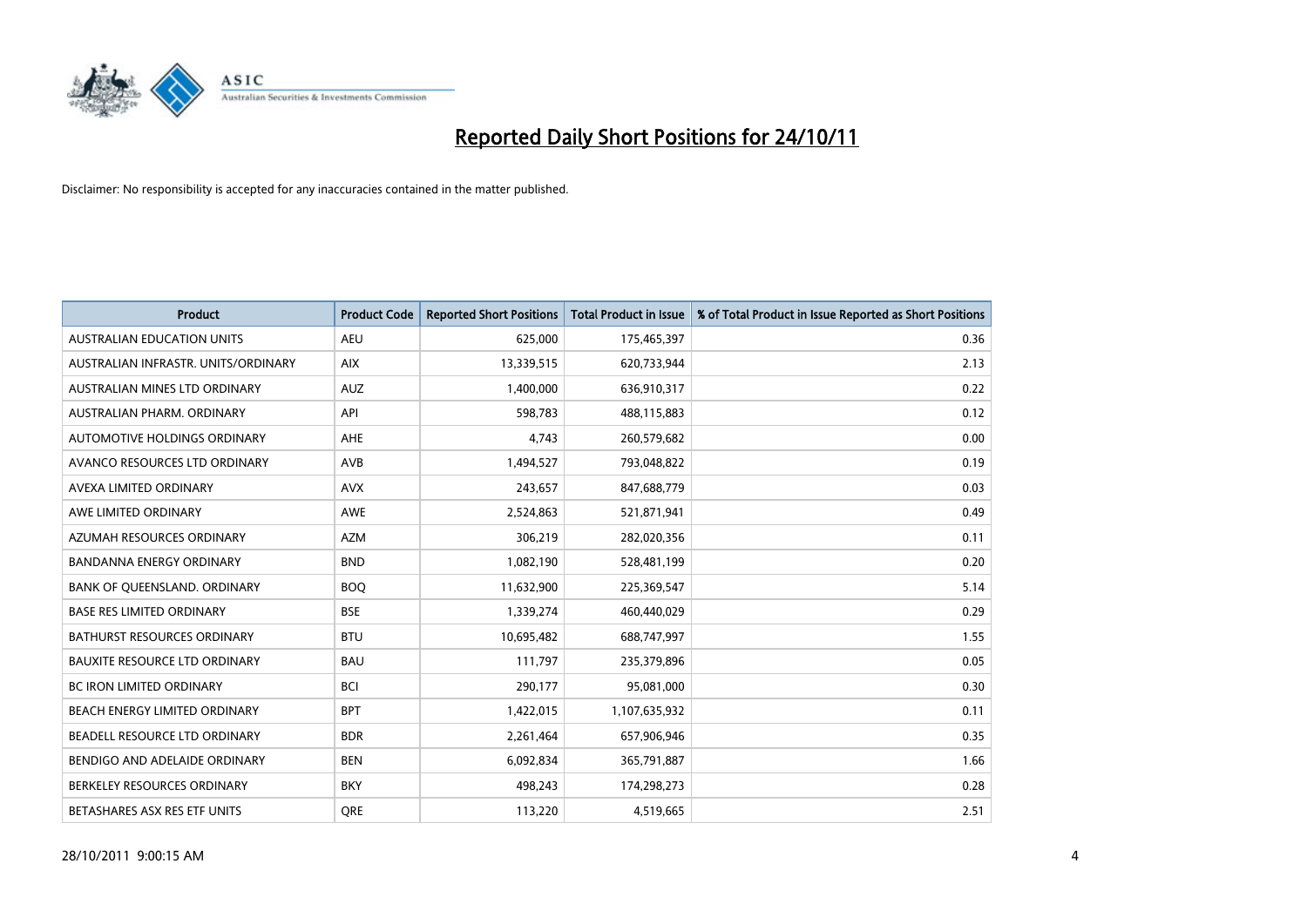

| <b>Product</b>                       | <b>Product Code</b> | <b>Reported Short Positions</b> | <b>Total Product in Issue</b> | % of Total Product in Issue Reported as Short Positions |
|--------------------------------------|---------------------|---------------------------------|-------------------------------|---------------------------------------------------------|
| <b>BHP BILLITON LIMITED ORDINARY</b> | <b>BHP</b>          | 32,682,766                      | 3,211,496,105                 | 0.99                                                    |
| <b>BILLABONG ORDINARY</b>            | <b>BBG</b>          | 25,020,749                      | 255,102,103                   | 9.81                                                    |
| <b>BIOTA HOLDINGS ORDINARY</b>       | <b>BTA</b>          | 1,975,240                       | 181,703,711                   | 1.08                                                    |
| <b>BISALLOY STEEL ORDINARY</b>       | <b>BIS</b>          | 84,480                          | 216,455,965                   | 0.04                                                    |
| BKI INVESTMENT LTD ORDINARY          | BKI                 | 508                             | 425,549,573                   | 0.00                                                    |
| <b>BLACKTHORN RESOURCES ORDINARY</b> | <b>BTR</b>          | 35,848                          | 122,918,000                   | 0.03                                                    |
| <b>BLUESCOPE STEEL LTD ORDINARY</b>  | <b>BSL</b>          | 72,484,521                      | 1,849,170,356                 | 3.91                                                    |
| <b>BOART LONGYEAR ORDINARY</b>       | <b>BLY</b>          | 5,574,796                       | 461,163,412                   | 1.21                                                    |
| <b>BOOM LOGISTICS ORDINARY</b>       | <b>BOL</b>          | 337,999                         | 465,011,147                   | 0.07                                                    |
| BORAL LIMITED, ORDINARY              | <b>BLD</b>          | 39,258,064                      | 744,729,957                   | 5.24                                                    |
| BOTSWANA METALS LTD ORDINARY         | <b>BML</b>          | 7,000                           | 143,717,013                   | 0.00                                                    |
| <b>BOW ENERGY LIMITED ORDINARY</b>   | <b>BOW</b>          | 2,912,213                       | 352,835,646                   | 0.81                                                    |
| BRADKEN LIMITED ORDINARY             | <b>BKN</b>          | 3,337,698                       | 166,597,497                   | 1.98                                                    |
| <b>BRAMBLES LIMITED ORDINARY</b>     | <b>BXB</b>          | 15,677,617                      | 1,480,288,333                 | 1.04                                                    |
| <b>BREVILLE GROUP LTD ORDINARY</b>   | <b>BRG</b>          | 3,150                           | 130,095,322                   | 0.00                                                    |
| BRICKWORKS LIMITED ORDINARY          | <b>BKW</b>          | 70,745                          | 147,567,333                   | 0.05                                                    |
| <b>BROCKMAN RESOURCES ORDINARY</b>   | <b>BRM</b>          | 62,783                          | 144,803,151                   | 0.04                                                    |
| BT INVESTMENT MNGMNT ORDINARY        | <b>BTT</b>          | 1,641,571                       | 267,906,977                   | 0.61                                                    |
| <b>BURU ENERGY ORDINARY</b>          | <b>BRU</b>          | 655,589                         | 213,963,477                   | 0.31                                                    |
| <b>BWP TRUST ORDINARY UNITS</b>      | <b>BWP</b>          | 529,530                         | 520,012,793                   | 0.10                                                    |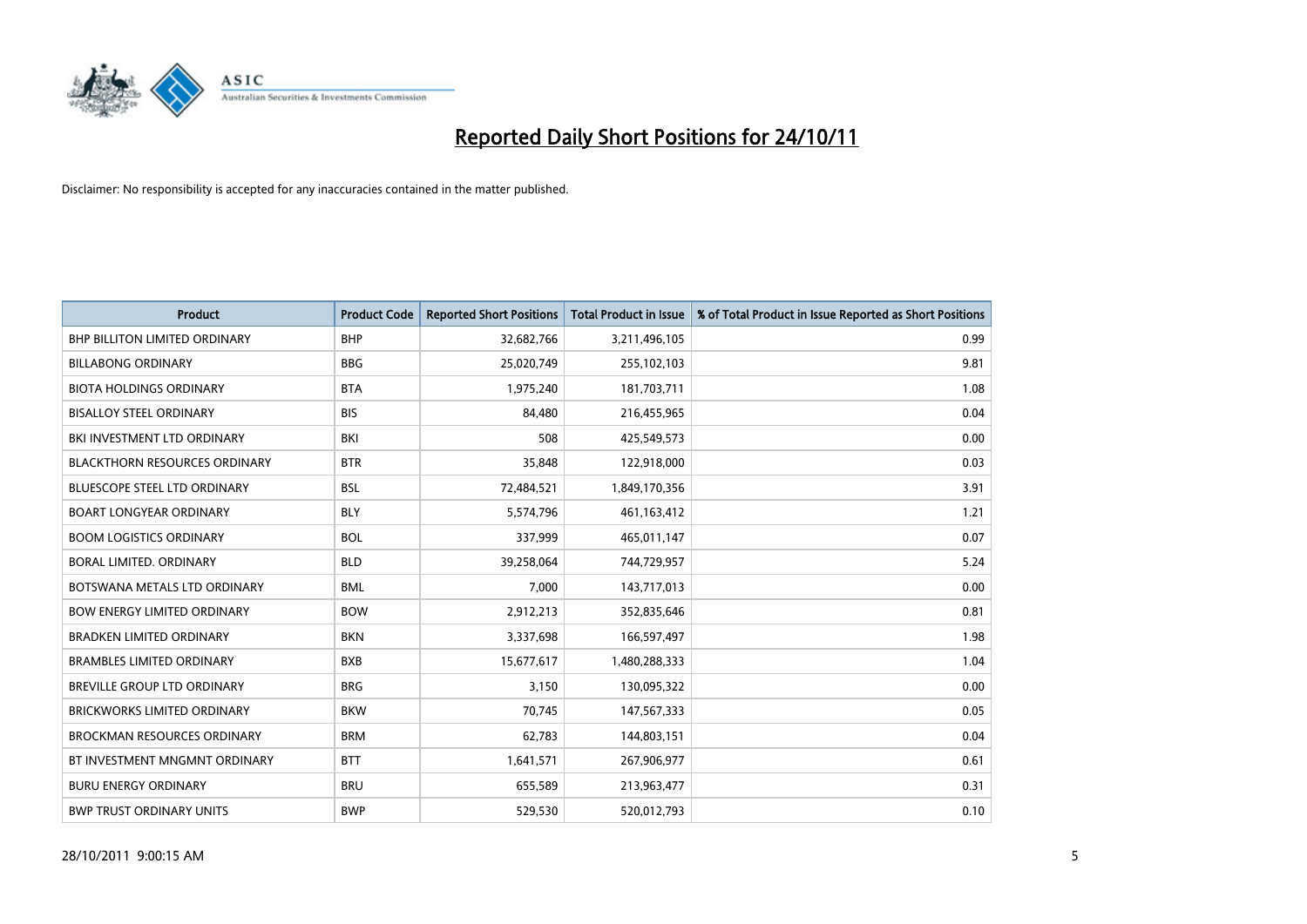

| <b>Product</b>                             | <b>Product Code</b> | <b>Reported Short Positions</b> | <b>Total Product in Issue</b> | % of Total Product in Issue Reported as Short Positions |
|--------------------------------------------|---------------------|---------------------------------|-------------------------------|---------------------------------------------------------|
| <b>CABCHARGE AUSTRALIA ORDINARY</b>        | CAB                 | 711,331                         | 120,437,014                   | 0.58                                                    |
| CALTEX AUSTRALIA ORDINARY                  | <b>CTX</b>          | 6,318,398                       | 270,000,000                   | 2.34                                                    |
| <b>CAMPBELL BROTHERS ORDINARY</b>          | <b>CPB</b>          | 348,604                         | 67,503,411                    | 0.50                                                    |
| CAPE LAMBERT RES LTD ORDINARY              | <b>CFE</b>          | 823,666                         | 652,171,792                   | 0.12                                                    |
| CARABELLA RES LTD ORDINARY                 | <b>CLR</b>          | 26,522                          | 98,778,296                    | 0.03                                                    |
| <b>CARBON ENERGY ORDINARY</b>              | <b>CNX</b>          | 745,664                         | 698,517,858                   | 0.10                                                    |
| <b>CARDNO LIMITED ORDINARY</b>             | CDD                 | 3,977                           | 110,241,871                   | 0.00                                                    |
| CARNARVON PETROLEUM ORDINARY               | <b>CVN</b>          | 2,997,580                       | 690,320,634                   | 0.42                                                    |
| CARNEGIE WAVE ENERGY ORDINARY              | <b>CWE</b>          | 83,000                          | 901,487,627                   | 0.01                                                    |
| <b>CARPATHIAN RESOURCES ORDINARY</b>       | <b>CPN</b>          | 75,000                          | 265,533,501                   | 0.03                                                    |
| CARPENTARIA EXP. LTD ORDINARY              | CAP                 | 9,777                           | 98,991,301                    | 0.01                                                    |
| CARSALES.COM LTD ORDINARY                  | <b>CRZ</b>          | 16,608,079                      | 233,971,831                   | 7.08                                                    |
| <b>CASH CONVERTERS ORDINARY</b>            | CCV                 | 55,296                          | 379,761,025                   | 0.01                                                    |
| <b>CASPIAN OIL &amp; GAS ORDINARY</b>      | <b>CIG</b>          | 50.000                          | 1,331,500,513                 | 0.00                                                    |
| CATALPA RESOURCES ORDINARY                 | <b>CAH</b>          | 1,152,688                       | 178,942,919                   | 0.64                                                    |
| <b>CELLNET GROUP ORDINARY</b>              | <b>CLT</b>          | 1,342                           | 61,232,953                    | 0.00                                                    |
| CENTRAL PETROLEUM ORDINARY                 | <b>CTP</b>          | 11,455                          | 1,073,304,842                 | 0.00                                                    |
| <b>CENTRO PROPERTIES UNITS/ORD STAPLED</b> | <b>CNP</b>          | 29,264                          | 972,414,514                   | 0.00                                                    |
| CENTRO RETAIL GROUP STAPLED SECURITIES     | <b>CER</b>          | 824,552                         | 2,286,399,424                 | 0.03                                                    |
| <b>CERAMIC FUEL CELLS ORDINARY</b>         | <b>CFU</b>          | 211,538                         | 1,208,017,416                 | 0.02                                                    |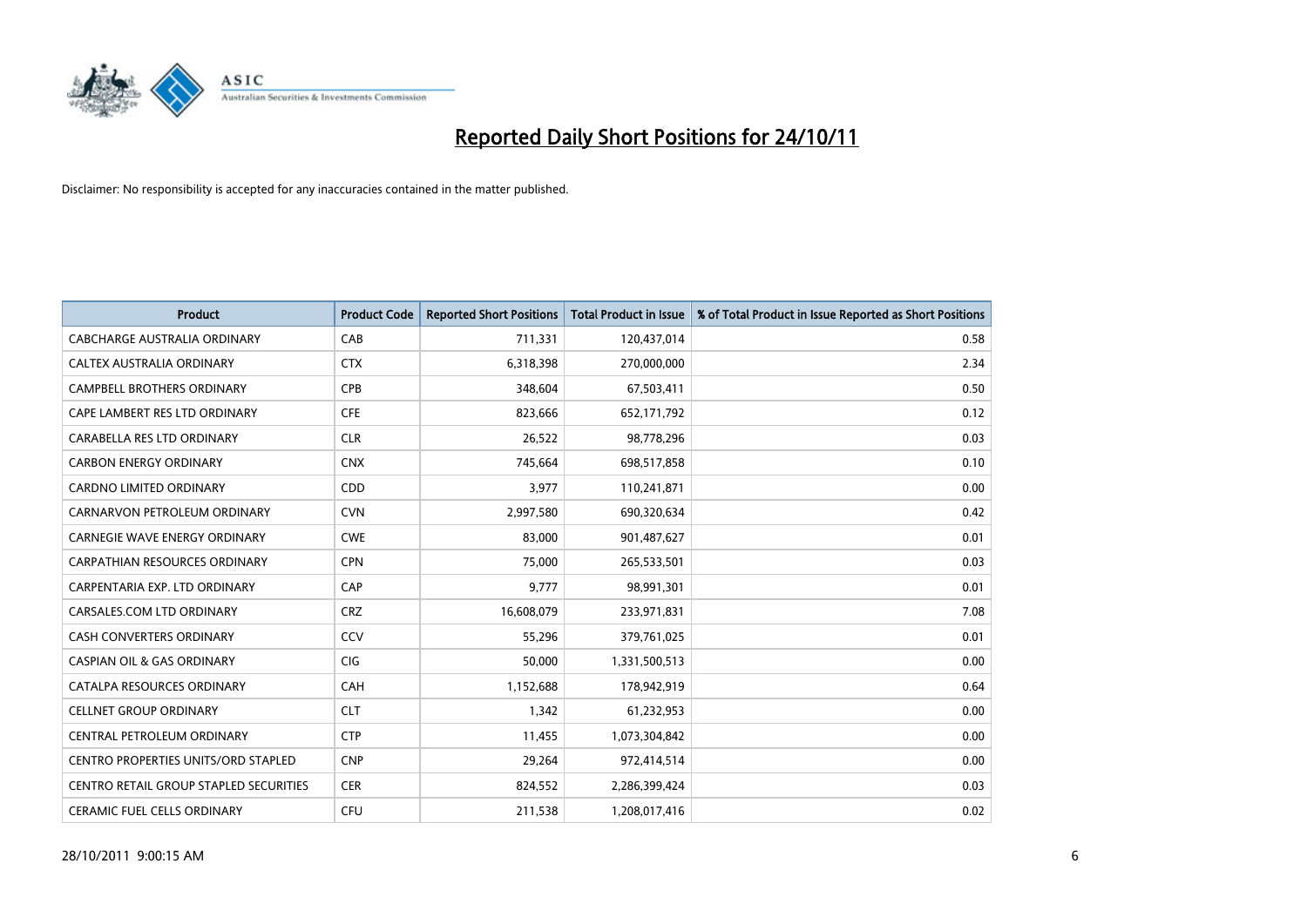

| <b>Product</b>                           | <b>Product Code</b> | <b>Reported Short Positions</b> | <b>Total Product in Issue</b> | % of Total Product in Issue Reported as Short Positions |
|------------------------------------------|---------------------|---------------------------------|-------------------------------|---------------------------------------------------------|
| <b>CFS RETAIL PROPERTY UNITS</b>         | <b>CFX</b>          | 56,730,713                      | 2,839,591,911                 | 2.00                                                    |
| CHALICE GOLD MINES ORDINARY              | <b>CHN</b>          | 200                             | 250,030,886                   | 0.00                                                    |
| CHALLENGER DIV.PRO. STAPLED UNITS        | <b>CDI</b>          | 127,779                         | 893,936,670                   | 0.01                                                    |
| <b>CHALLENGER INFRAST, STAPLED UNITS</b> | <b>CIF</b>          | 27,101                          | 316,223,785                   | 0.01                                                    |
| <b>CHALLENGER LIMITED ORDINARY</b>       | <b>CGF</b>          | 4,071,871                       | 553,340,221                   | 0.73                                                    |
| CHANDLER MACLEOD LTD ORDINARY            | <b>CMG</b>          | 11,970                          | 466,466,720                   | 0.00                                                    |
| CHARTER HALL GROUP STAPLED US PROHIBIT.  | <b>CHC</b>          | 343,672                         | 308,040,283                   | 0.10                                                    |
| <b>CHARTER HALL OFFICE UNIT</b>          | CQO                 | 2,921,191                       | 493,319,730                   | 0.59                                                    |
| <b>CHARTER HALL RETAIL UNITS</b>         | <b>COR</b>          | 782,484                         | 299,628,571                   | 0.26                                                    |
| CITIGOLD CORP LTD ORDINARY               | <b>CTO</b>          | 2,059,217                       | 1,105,078,301                 | 0.18                                                    |
| CLINUVEL PHARMACEUT. ORDINARY            | <b>CUV</b>          | 4,127                           | 30,394,206                    | 0.01                                                    |
| <b>CLOUGH LIMITED ORDINARY</b>           | <b>CLO</b>          | 122,130                         | 768,901,269                   | 0.01                                                    |
| <b>CO2 GROUP LIMITED ORDINARY</b>        | COZ                 | 506,500                         | 280,497,888                   | 0.18                                                    |
| <b>COAL &amp; ALLIED ORDINARY</b>        | <b>CNA</b>          | 800                             | 86,584,735                    | 0.00                                                    |
| COAL OF AFRICA LTD ORDINARY              | <b>CZA</b>          | 469,561                         | 532,284,573                   | 0.08                                                    |
| <b>COALSPUR MINES LTD ORDINARY</b>       | <b>CPL</b>          | 846,990                         | 579,768,744                   | 0.13                                                    |
| COCA-COLA AMATIL ORDINARY                | <b>CCL</b>          | 6,270,456                       | 759,567,552                   | 0.80                                                    |
| COCHLEAR LIMITED ORDINARY                | <b>COH</b>          | 3,465,963                       | 56,902,433                    | 6.12                                                    |
| <b>COCKATOO COAL ORDINARY</b>            | <b>COK</b>          | 6,991,141                       | 1,016,196,908                 | 0.69                                                    |
| COFFEY INTERNATIONAL ORDINARY            | <b>COF</b>          | 2,043,767                       | 181,610,808                   | 1.12                                                    |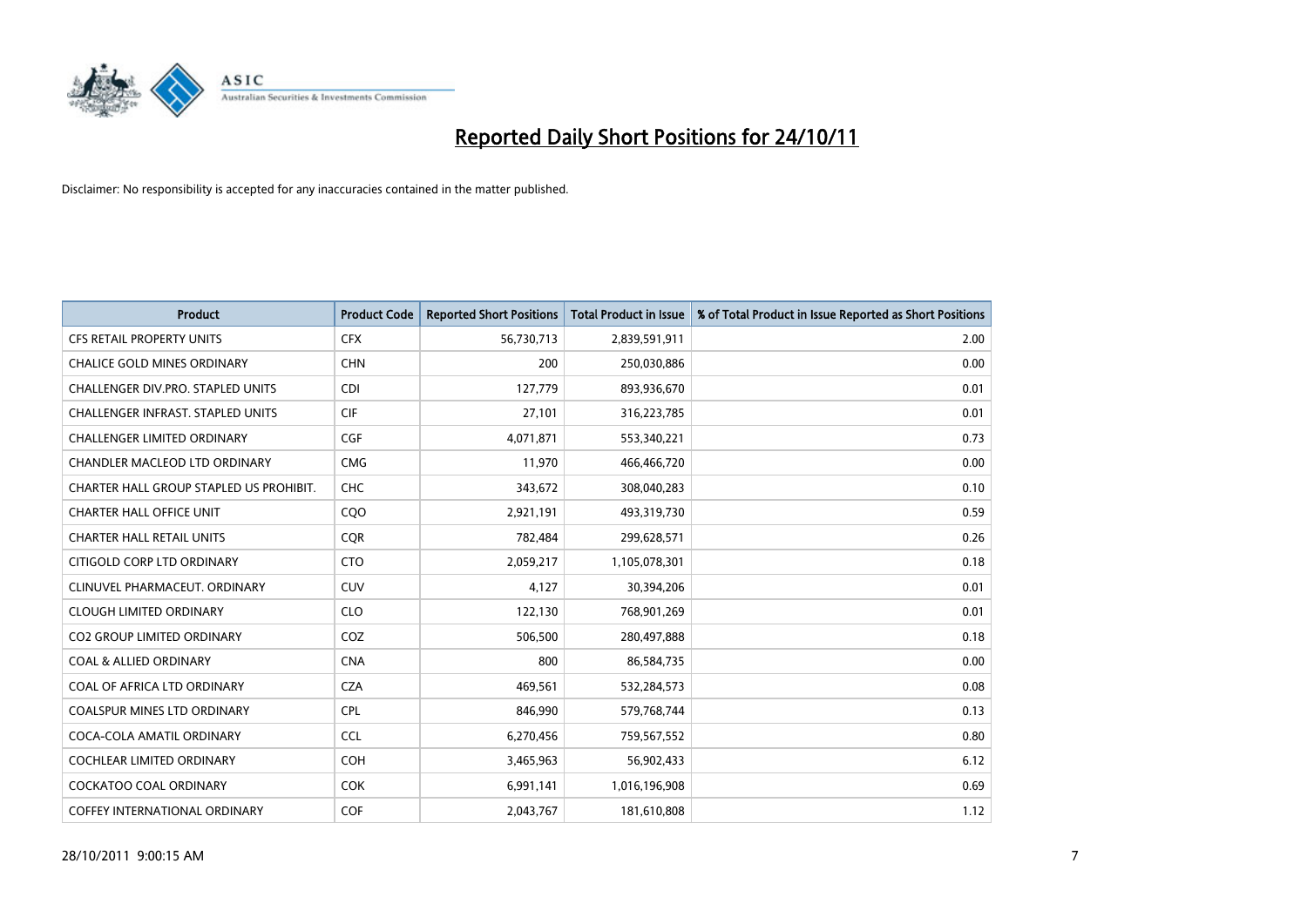

| <b>Product</b>                          | <b>Product Code</b> | <b>Reported Short Positions</b> | <b>Total Product in Issue</b> | % of Total Product in Issue Reported as Short Positions |
|-----------------------------------------|---------------------|---------------------------------|-------------------------------|---------------------------------------------------------|
| <b>COKAL LTD ORDINARY</b>               | <b>CKA</b>          | 530,215                         | 132,073,134                   | 0.40                                                    |
| COMMONWEALTH BANK, ORDINARY             | <b>CBA</b>          | 32,753,562                      | 1,576,237,644                 | 2.04                                                    |
| <b>COMMONWEALTH PROP ORDINARY UNITS</b> | <b>CPA</b>          | 37,973,157                      | 2,458,123,552                 | 1.54                                                    |
| <b>COMPASS RESOURCES ORDINARY</b>       | <b>CMR</b>          | 160,952                         | 147,402,920                   | 0.11                                                    |
| <b>COMPUTERSHARE LTD ORDINARY</b>       | <b>CPU</b>          | 3,578,707                       | 555,664,059                   | 0.60                                                    |
| CONNECTEAST GROUP STAPLED               | <b>CEU</b>          | 1,447,924                       | 3,940,145,951                 | 0.04                                                    |
| CONQUEST MINING ORDINARY                | COT                 | 148,839                         | 601,336,279                   | 0.02                                                    |
| CONSOLIDATED MEDIA, ORDINARY            | <b>CMJ</b>          | 1,728,226                       | 561,834,996                   | 0.30                                                    |
| CONTANGO MICROCAP ORDINARY              | <b>CTN</b>          | 7,500                           | 147,467,406                   | 0.01                                                    |
| CONTINENTAL COAL LTD ORDINARY           | <b>CCC</b>          | 51,426                          | 372,662,917                   | 0.01                                                    |
| <b>COOPER ENERGY LTD ORDINARY</b>       | <b>COE</b>          | 89,539                          | 292,576,001                   | 0.03                                                    |
| <b>COPPER STRIKE LTD ORDINARY</b>       | <b>CSE</b>          | 714                             | 129,455,571                   | 0.00                                                    |
| <b>CORDLIFE LIMITED ORDINARY</b>        | CBB                 |                                 | 150,887,354                   | 0.00                                                    |
| <b>COUNT FINANCIAL ORDINARY</b>         | COU                 | 427,842                         | 262,282,684                   | 0.16                                                    |
| <b>CREDIT CORP GROUP ORDINARY</b>       | <b>CCP</b>          | 10,201                          | 45,571,114                    | 0.02                                                    |
| <b>CROMWELL PROP STAPLED SECURITIES</b> | <b>CMW</b>          | 82,780                          | 966,845,859                   | 0.01                                                    |
| <b>CROWN LIMITED ORDINARY</b>           | <b>CWN</b>          | 1,854,980                       | 728,394,185                   | 0.24                                                    |
| <b>CSG LIMITED ORDINARY</b>             | CSV                 | 768,403                         | 282,567,499                   | 0.28                                                    |
| <b>CSL LIMITED ORDINARY</b>             | <b>CSL</b>          | 5,506,813                       | 524,999,269                   | 1.01                                                    |
| <b>CSR LIMITED ORDINARY</b>             | <b>CSR</b>          | 21,338,941                      | 506,000,315                   | 4.20                                                    |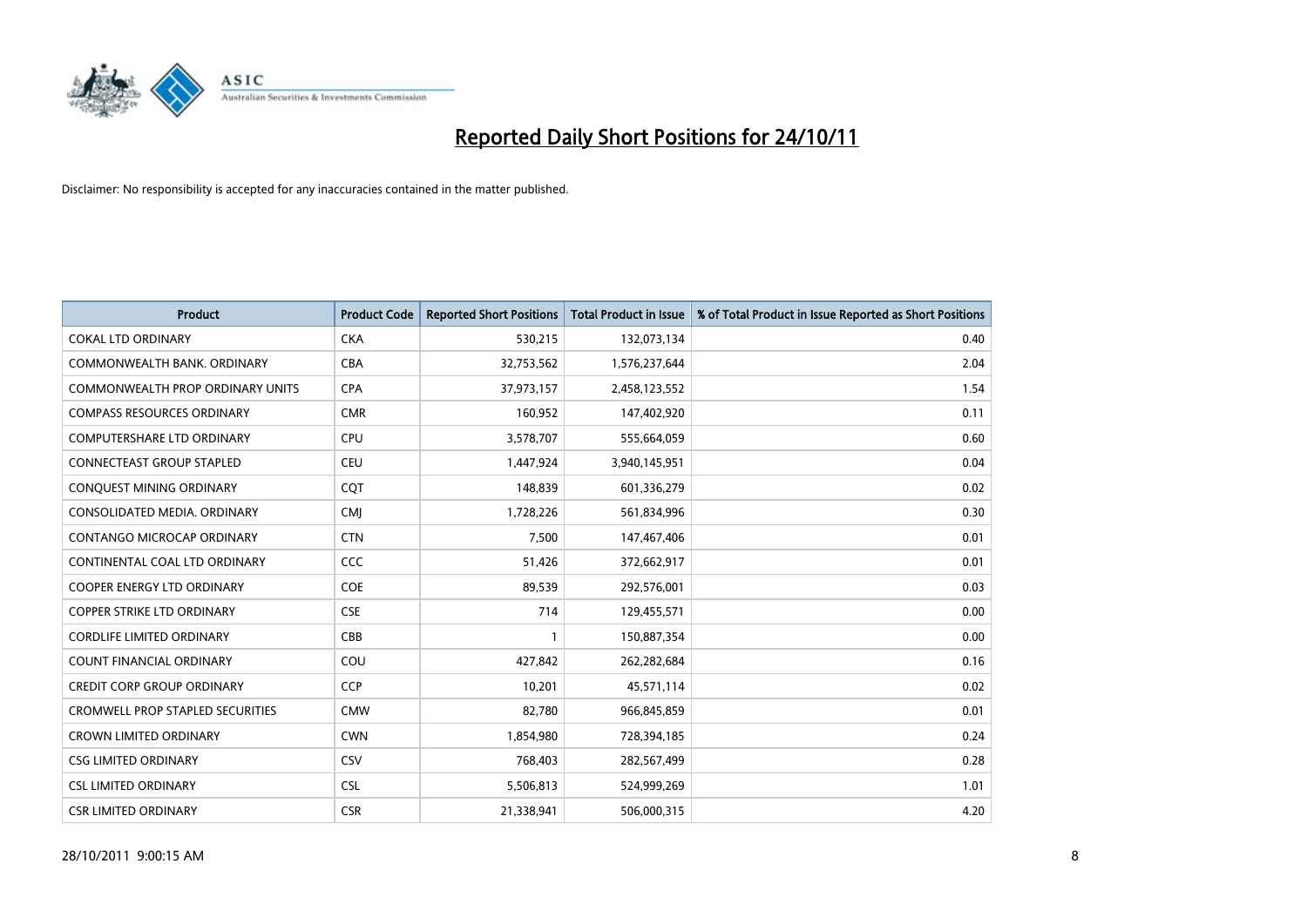

| <b>Product</b>                     | <b>Product Code</b> | <b>Reported Short Positions</b> | <b>Total Product in Issue</b> | % of Total Product in Issue Reported as Short Positions |
|------------------------------------|---------------------|---------------------------------|-------------------------------|---------------------------------------------------------|
| <b>CUDECO LIMITED ORDINARY</b>     | CDU                 | 1,697,624                       | 138,649,865                   | 1.23                                                    |
| <b>CUSTOMERS LIMITED ORDINARY</b>  | <b>CUS</b>          | 29,311                          | 134,869,357                   | 0.02                                                    |
| DART ENERGY LTD ORDINARY           | <b>DTE</b>          | 6,493,383                       | 720,875,002                   | 0.90                                                    |
| DAVID JONES LIMITED ORDINARY       | <b>DJS</b>          | 54,396,540                      | 520,751,395                   | 10.44                                                   |
| DECMIL GROUP LIMITED ORDINARY      | <b>DCG</b>          | 64,269                          | 124,269,568                   | 0.04                                                    |
| DEEP YELLOW LIMITED ORDINARY       | <b>DYL</b>          | 15,876                          | 1,128,506,403                 | 0.00                                                    |
| DEVINE LIMITED ORDINARY            | <b>DVN</b>          | 1,000                           | 634,918,223                   | 0.00                                                    |
| DEXUS PROPERTY GROUP STAPLED UNITS | <b>DXS</b>          | 13,661,848                      | 4,839,024,176                 | 0.26                                                    |
| DISCOVERY METALS LTD ORDINARY      | <b>DML</b>          | 8,361,784                       | 439,128,231                   | 1.91                                                    |
| DOMINO PIZZA ENTERPR ORDINARY      | <b>DMP</b>          | 217,520                         | 69,064,674                    | 0.31                                                    |
| DORAY MINERALS LTD ORDINARY        | <b>DRM</b>          | 10,000                          | 62,080,513                    | 0.02                                                    |
| DOWNER EDI LIMITED ORDINARY        | <b>DOW</b>          | 5,315,604                       | 429,100,296                   | 1.21                                                    |
| DUET GROUP STAPLED US PROHIBIT.    | <b>DUE</b>          | 7,904,237                       | 1,091,628,341                 | 0.72                                                    |
| <b>DULUXGROUP LIMITED ORDINARY</b> | <b>DLX</b>          | 8,576,325                       | 367,456,259                   | 2.31                                                    |
| <b>EASTERN STAR GAS ORDINARY</b>   | ESG                 | 12,214,758                      | 992,847,041                   | 1.21                                                    |
| ECHO ENTERTAINMENT ORDINARY        | <b>EGP</b>          | 6,172,407                       | 688,019,737                   | 0.89                                                    |
| ELDERS LIMITED ORDINARY            | <b>ELD</b>          | 15,725,373                      | 448,598,480                   | 3.49                                                    |
| ELDORADO GOLD CORP CDI 1:1         | EAU                 | 16,525                          | 9,672,394                     | 0.17                                                    |
| ELEMENTAL MINERALS ORDINARY        | <b>ELM</b>          | 246,838                         | 222,710,867                   | 0.11                                                    |
| ELEMENTOS LIMITED ORDINARY         | <b>ELT</b>          | 16                              | 77,068,979                    | 0.00                                                    |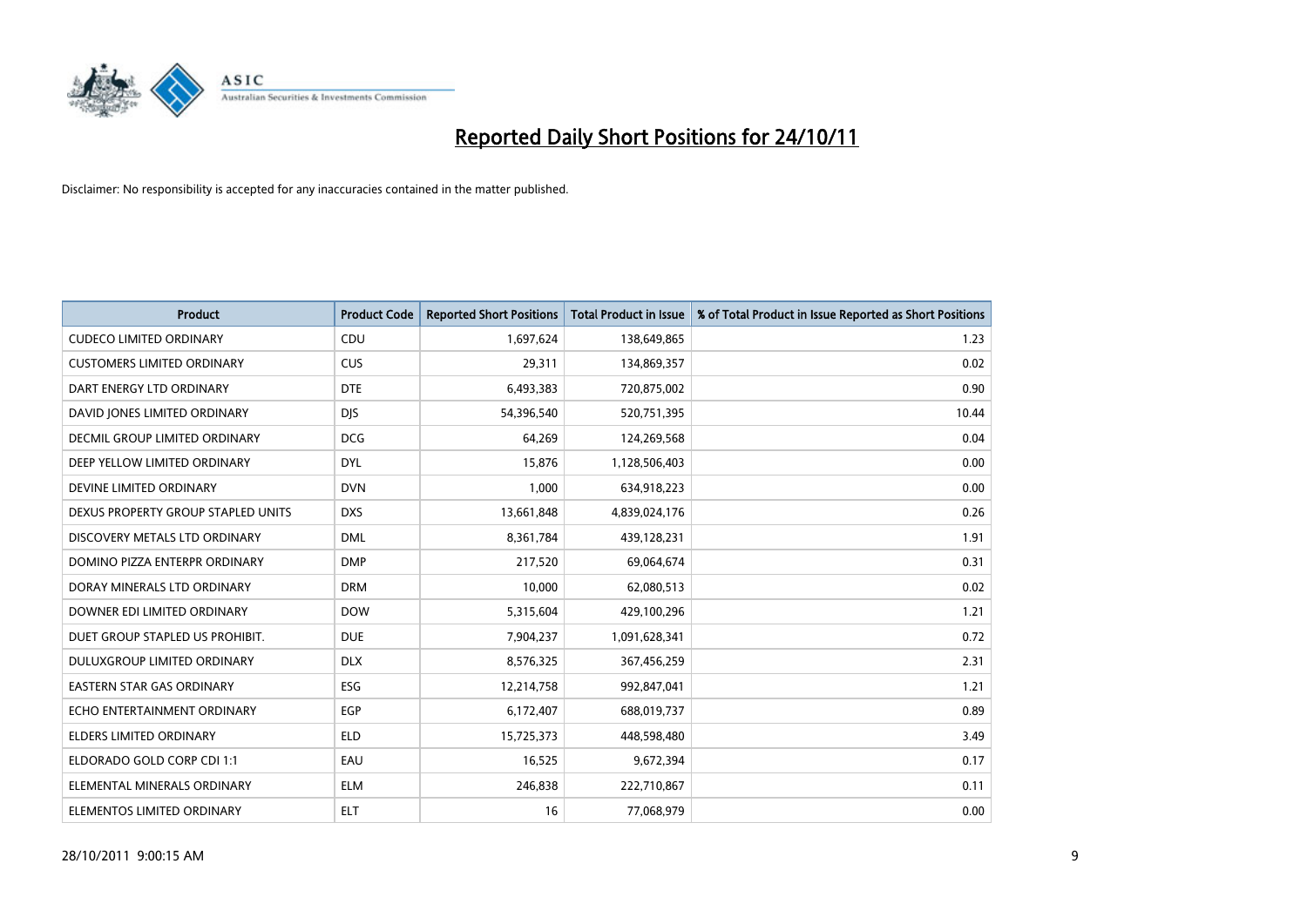

| <b>Product</b>                               | <b>Product Code</b> | <b>Reported Short Positions</b> | <b>Total Product in Issue</b> | % of Total Product in Issue Reported as Short Positions |
|----------------------------------------------|---------------------|---------------------------------|-------------------------------|---------------------------------------------------------|
| ELIXIR PETROLEUM LTD ORDINARY                | <b>EXR</b>          | 324.400                         | 217,288,472                   | 0.15                                                    |
| <b>EMECO HOLDINGS ORDINARY</b>               | <b>EHL</b>          | 2,361,771                       | 631,237,586                   | 0.38                                                    |
| <b>ENERGY RESOURCES ORDINARY 'A'</b>         | <b>ERA</b>          | 6,823,759                       | 190,737,934                   | 3.58                                                    |
| <b>ENERGY WORLD CORPOR. ORDINARY</b>         | <b>EWC</b>          | 20,775,329                      | 1,734,166,672                 | 1.18                                                    |
| <b>ENTEK ENERGY LTD ORDINARY</b>             | <b>ETE</b>          | 489,903                         | 510,657,387                   | 0.10                                                    |
| <b>ENTELLECT LIMITED ORDINARY</b>            | <b>ESN</b>          | 464,050                         | 985,337,932                   | 0.05                                                    |
| ENVESTRA LIMITED ORDINARY                    | <b>ENV</b>          | 4,085,119                       | 1,468,560,201                 | 0.27                                                    |
| EQUATORIAL RES LTD ORDINARY                  | <b>EQX</b>          | 2,306                           | 113,048,553                   | 0.00                                                    |
| <b>EXTRACT RESOURCES ORDINARY</b>            | <b>EXT</b>          | 450,770                         | 251,159,163                   | 0.18                                                    |
| FAIRFAX MEDIA LTD ORDINARY                   | <b>FXI</b>          | 337,313,186                     | 2,351,955,725                 | 14.34                                                   |
| <b>FAR LTD ORDINARY</b>                      | <b>FAR</b>          | 21,000,000                      | 1,245,401,164                 | 1.69                                                    |
| <b>FERRAUS LIMITED ORDINARY</b>              | <b>FRS</b>          | 370                             | 408,884,504                   | 0.00                                                    |
| FISHER & PAYKEL APP. ORDINARY                | <b>FPA</b>          | 18,298                          | 724,235,162                   | 0.00                                                    |
| <b>FKP PROPERTY GROUP STAPLED SECURITIES</b> | <b>FKP</b>          | 23,169,622                      | 1,197,968,723                 | 1.91                                                    |
| FLEETWOOD CORP ORDINARY                      | <b>FWD</b>          | 242,237                         | 58,696,301                    | 0.41                                                    |
| FLETCHER BUILDING ORDINARY                   | <b>FBU</b>          | 8,425,479                       | 680,739,504                   | 1.23                                                    |
| FLEXIGROUP LIMITED ORDINARY                  | <b>FXL</b>          | 93,992                          | 277,862,586                   | 0.03                                                    |
| <b>FLIGHT CENTRE ORDINARY</b>                | <b>FLT</b>          | 5,514,317                       | 99,982,877                    | 5.49                                                    |
| FLINDERS MINES LTD ORDINARY                  | <b>FMS</b>          | 21,667,768                      | 1,821,300,404                 | 1.18                                                    |
| FOCUS MINERALS LTD ORDINARY                  | <b>FML</b>          | 8,275,940                       | 4,320,773,701                 | 0.18                                                    |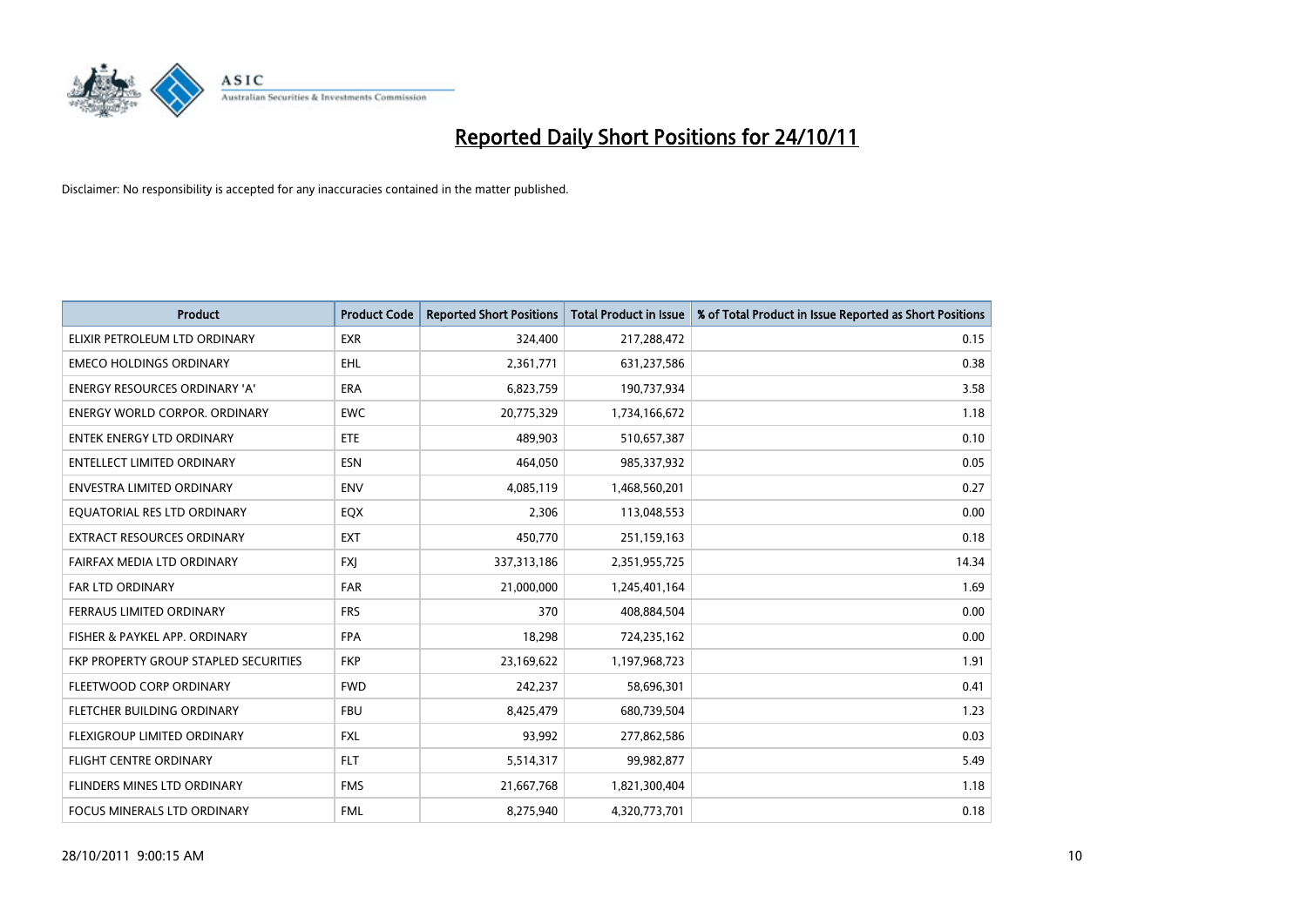

| <b>Product</b>                            | <b>Product Code</b> | <b>Reported Short Positions</b> | <b>Total Product in Issue</b> | % of Total Product in Issue Reported as Short Positions |
|-------------------------------------------|---------------------|---------------------------------|-------------------------------|---------------------------------------------------------|
| <b>FORGE GROUP LIMITED ORDINARY</b>       | FGE                 | 106,935                         | 83,429,014                    | 0.12                                                    |
| <b>FORTE ENERGY NL ORDINARY</b>           | FTE                 | 2,658,986                       | 695,589,311                   | 0.38                                                    |
| FORTESCUE METALS GRP ORDINARY             | <b>FMG</b>          | 70,584,050                      | 3,113,798,659                 | 2.22                                                    |
| <b>FOSTER'S GROUP ORDINARY</b>            | FGL                 | 12,804,925                      | 1,941,514,539                 | 0.63                                                    |
| FTD CORPORATION ORDINARY                  | <b>FTD</b>          | 8,088                           | 36,474,593                    | 0.02                                                    |
| <b>FUNTASTIC LIMITED ORDINARY</b>         | <b>FUN</b>          | 322,528                         | 340,997,682                   | 0.09                                                    |
| G.U.D. HOLDINGS ORDINARY                  | GUD                 | 454,244                         | 70,107,387                    | 0.64                                                    |
| <b>GALAXY RESOURCES ORDINARY</b>          | <b>GXY</b>          | 2,652,449                       | 323,327,000                   | 0.81                                                    |
| <b>GEODYNAMICS LIMITED ORDINARY</b>       | GDY                 | 35,392                          | 337,084,174                   | 0.01                                                    |
| <b>GINDALBIE METALS LTD ORDINARY</b>      | <b>GBG</b>          | 25,772,410                      | 1,135,565,349                 | 2.26                                                    |
| <b>GLOBAL MINING ORDINARY</b>             | <b>GMI</b>          | 8,951                           | 184,894,556                   | 0.00                                                    |
| <b>GLOUCESTER COAL ORDINARY</b>           | GCL                 | 1,564,882                       | 202,905,967                   | 0.76                                                    |
| <b>GME RESOURCES LTD ORDINARY</b>         | <b>GME</b>          | 800                             | 322,635,902                   | 0.00                                                    |
| <b>GOLD ONE INT LTD ORDINARY</b>          | GDO                 | 1,158,476                       | 809,004,592                   | 0.14                                                    |
| <b>GOLD ROAD RES LTD ORDINARY</b>         | GOR                 | 1,823,852                       | 364,650,665                   | 0.51                                                    |
| <b>GOLDEN WEST RESOURCE ORDINARY</b>      | <b>GWR</b>          | 1,617                           | 192,082,567                   | 0.00                                                    |
| <b>GOODMAN FIELDER. DEFERRED</b>          | <b>GFFN</b>         | 977,739                         | 143,790,254                   | 0.68                                                    |
| <b>GOODMAN FIELDER, ORDINARY</b>          | <b>GFF</b>          | 75,152,825                      | 1,793,843,797                 | 4.20                                                    |
| <b>GOODMAN GROUP STAPLED US PROHIBIT.</b> | <b>GMG</b>          | 33,788,945                      | 7,394,907,651                 | 0.44                                                    |
| <b>GPT GROUP STAPLED SEC.</b>             | <b>GPT</b>          | 18,800,650                      | 1,836,242,729                 | 1.03                                                    |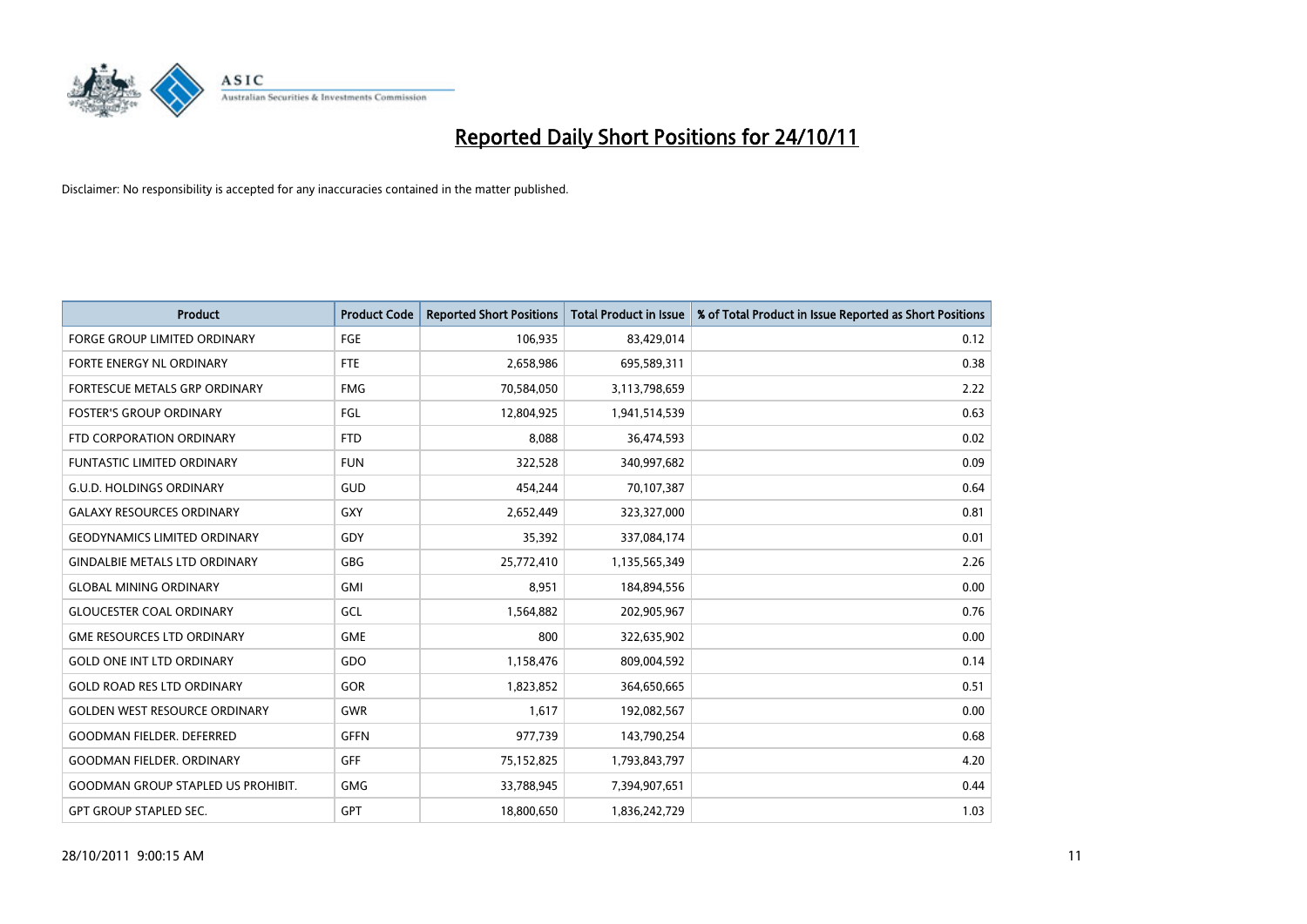

| <b>Product</b>                            | <b>Product Code</b> | <b>Reported Short Positions</b> | <b>Total Product in Issue</b> | % of Total Product in Issue Reported as Short Positions |
|-------------------------------------------|---------------------|---------------------------------|-------------------------------|---------------------------------------------------------|
| <b>GRAINCORP LIMITED A CLASS ORDINARY</b> | <b>GNC</b>          | 713,968                         | 198,318,900                   | 0.36                                                    |
| <b>GRANGE RESOURCES. ORDINARY</b>         | <b>GRR</b>          | 106,389                         | 1,153,937,134                 | 0.00                                                    |
| <b>GREENCAP LIMITED ORDINARY</b>          | GCG                 |                                 | 262,515,385                   | 0.00                                                    |
| <b>GREENLAND MIN EN LTD ORDINARY</b>      | GGG                 | 2,909,126                       | 410,407,582                   | 0.69                                                    |
| <b>GRYPHON MINERALS LTD ORDINARY</b>      | GRY                 | 1,718,021                       | 300,122,058                   | 0.57                                                    |
| <b>GUILDFORD COAL LTD ORDINARY</b>        | <b>GUF</b>          | 2,243,507                       | 219,654,168                   | 1.03                                                    |
| <b>GUINNESS PEAT GROUP. CDI 1:1</b>       | <b>GPG</b>          | 54                              | 266,628,162                   | 0.00                                                    |
| <b>GUNNS LIMITED ORDINARY</b>             | <b>GNS</b>          | 54,806,076                      | 848,401,559                   | 6.45                                                    |
| <b>GWA GROUP LTD ORDINARY</b>             | <b>GWA</b>          | 10,919,708                      | 301,525,014                   | 3.63                                                    |
| <b>HARVEY NORMAN ORDINARY</b>             | <b>HVN</b>          | 58,106,537                      | 1,062,316,784                 | 5.47                                                    |
| HASTIE GROUP LIMITED ORDINARY             | <b>HST</b>          | 3,110,655                       | 1,369,040,011                 | 0.23                                                    |
| HASTINGS DIVERSIFIED STAPLED SECURITY     | <b>HDF</b>          | 3,677,704                       | 530,001,072                   | 0.70                                                    |
| HEARTWARE INT INC CDI 35:1                | <b>HIN</b>          | 272,008                         | 48,598,550                    | 0.56                                                    |
| <b>HENDERSON GROUP CDI 1:1</b>            | <b>HGG</b>          | 10,666,702                      | 642,886,460                   | 1.66                                                    |
| HFA HOLDINGS LIMITED ORDINARY             | <b>HFA</b>          | 8,273                           | 117,332,831                   | 0.00                                                    |
| HIGHLANDS PACIFIC ORDINARY                | <b>HIG</b>          | 2,415,464                       | 686,082,148                   | 0.35                                                    |
| HILLGROVE RES LTD ORDINARY                | <b>HGO</b>          | 2,076,849                       | 793,698,575                   | 0.27                                                    |
| HILLS HOLDINGS LTD ORDINARY               | <b>HIL</b>          | 4,347,277                       | 247,928,145                   | 1.74                                                    |
| HORIZON OIL LIMITED ORDINARY              | <b>HZN</b>          | 15,633,896                      | 1,130,811,515                 | 1.37                                                    |
| HUNNU COAL LIMITED ORDINARY               | <b>HUN</b>          | 22,811                          | 218,565,002                   | 0.01                                                    |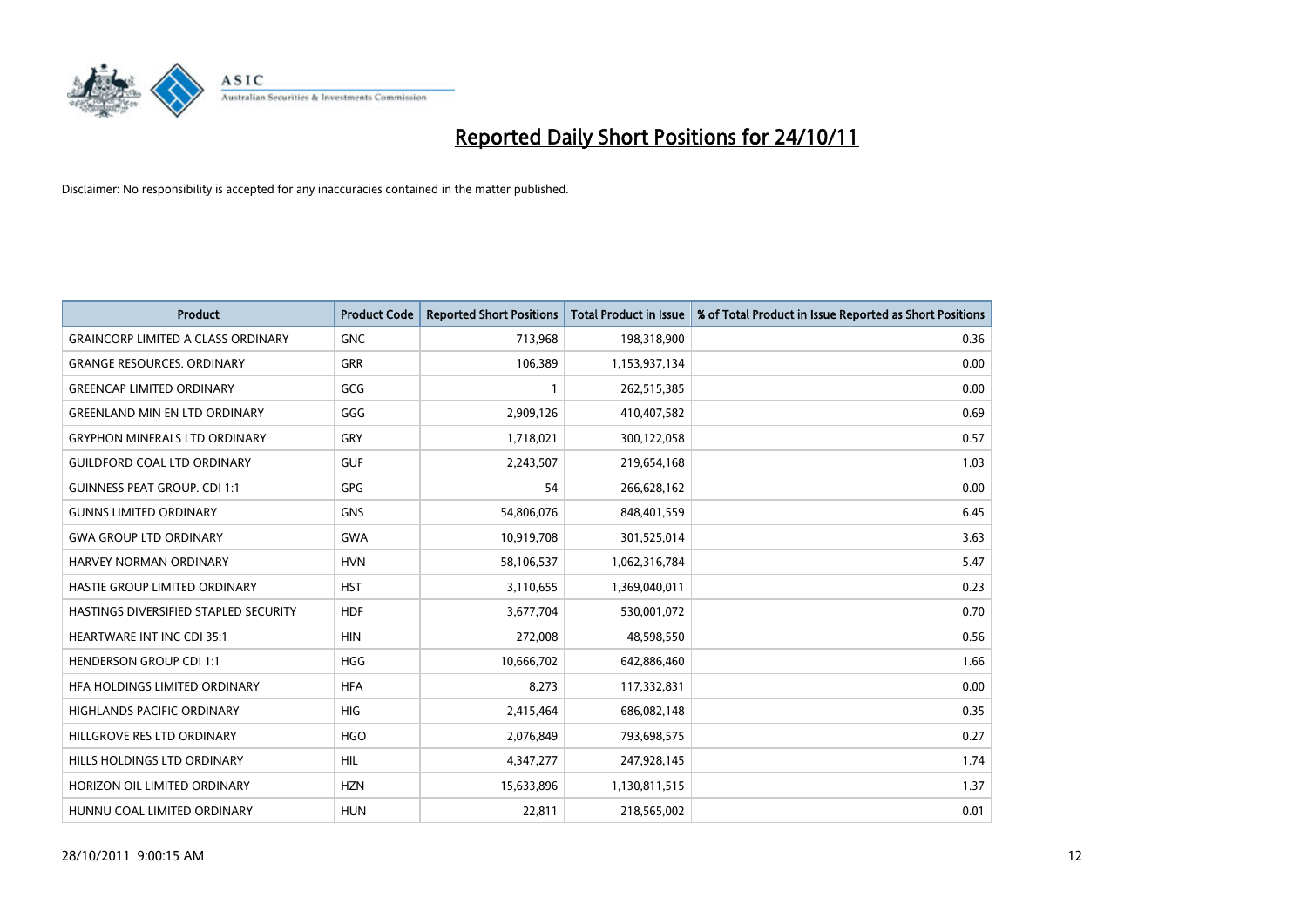

| <b>Product</b>                                | <b>Product Code</b> | <b>Reported Short Positions</b> | Total Product in Issue | % of Total Product in Issue Reported as Short Positions |
|-----------------------------------------------|---------------------|---------------------------------|------------------------|---------------------------------------------------------|
| <b>IINET LIMITED ORDINARY</b>                 | <b>IIN</b>          | 193,338                         | 149,717,226            | 0.12                                                    |
| ILUKA RESOURCES ORDINARY                      | ILU                 | 5,605,037                       | 418,700,517            | 1.31                                                    |
| <b>IMDEX LIMITED ORDINARY</b>                 | <b>IMD</b>          | 654,189                         | 204,447,435            | 0.30                                                    |
| IMF (AUSTRALIA) LTD ORDINARY                  | <b>IMF</b>          | 347,984                         | 123,828,193            | 0.27                                                    |
| <b>IMX RESOURCES LTD ORDINARY</b>             | <b>IXR</b>          | 20,000                          | 262,612,803            | 0.01                                                    |
| <b>INCITEC PIVOT ORDINARY</b>                 | IPL                 | 457,088                         | 1,628,730,107          | 0.01                                                    |
| <b>INDEPENDENCE GROUP ORDINARY</b>            | <b>IGO</b>          | 4,764,071                       | 202,907,135            | 2.34                                                    |
| INDOPHIL RESOURCES ORDINARY                   | <b>IRN</b>          | 2,191,069                       | 995,437,860            | 0.23                                                    |
| <b>INDUSTREA LIMITED ORDINARY</b>             | IDL                 | 1,071,684                       | 364,733,566            | 0.28                                                    |
| <b>INFIGEN ENERGY STAPLED SECURITIES</b>      | <b>IFN</b>          | 5,809,738                       | 762,265,972            | 0.78                                                    |
| ING RE COM GROUP STAPLED SECURITIES           | ILF.                | 3,583                           | 441,029,194            | 0.00                                                    |
| <b>INSURANCE AUSTRALIA ORDINARY</b>           | IAG                 | 10,968,349                      | 2,079,034,021          | 0.52                                                    |
| INTEGRA MINING LTD. ORDINARY                  | <b>IGR</b>          | 4,596,741                       | 843,743,881            | 0.54                                                    |
| <b>INTREPID MINES ORDINARY</b>                | <b>IAU</b>          | 2,349,061                       | 522,391,334            | 0.45                                                    |
| <b>INVESTA OFFICE FUND STAPLED SECURITIES</b> | <b>IOF</b>          | 12,812,199                      | 2,657,463,999          | 0.47                                                    |
| <b>INVOCARE LIMITED ORDINARY</b>              | <b>IVC</b>          | 1,046,328                       | 110,030,298            | 0.94                                                    |
| ION LIMITED ORDINARY                          | <b>ION</b>          | 164,453                         | 256,365,105            | 0.06                                                    |
| <b>IOOF HOLDINGS LTD ORDINARY</b>             | IFL.                | 842,747                         | 229,794,395            | 0.37                                                    |
| <b>IRESS MARKET TECH. ORDINARY</b>            | <b>IRE</b>          | 821,239                         | 127,036,010            | 0.63                                                    |
| <b>IRON ORE HOLDINGS ORDINARY</b>             | <b>IOH</b>          | 20,025                          | 166,087,005            | 0.01                                                    |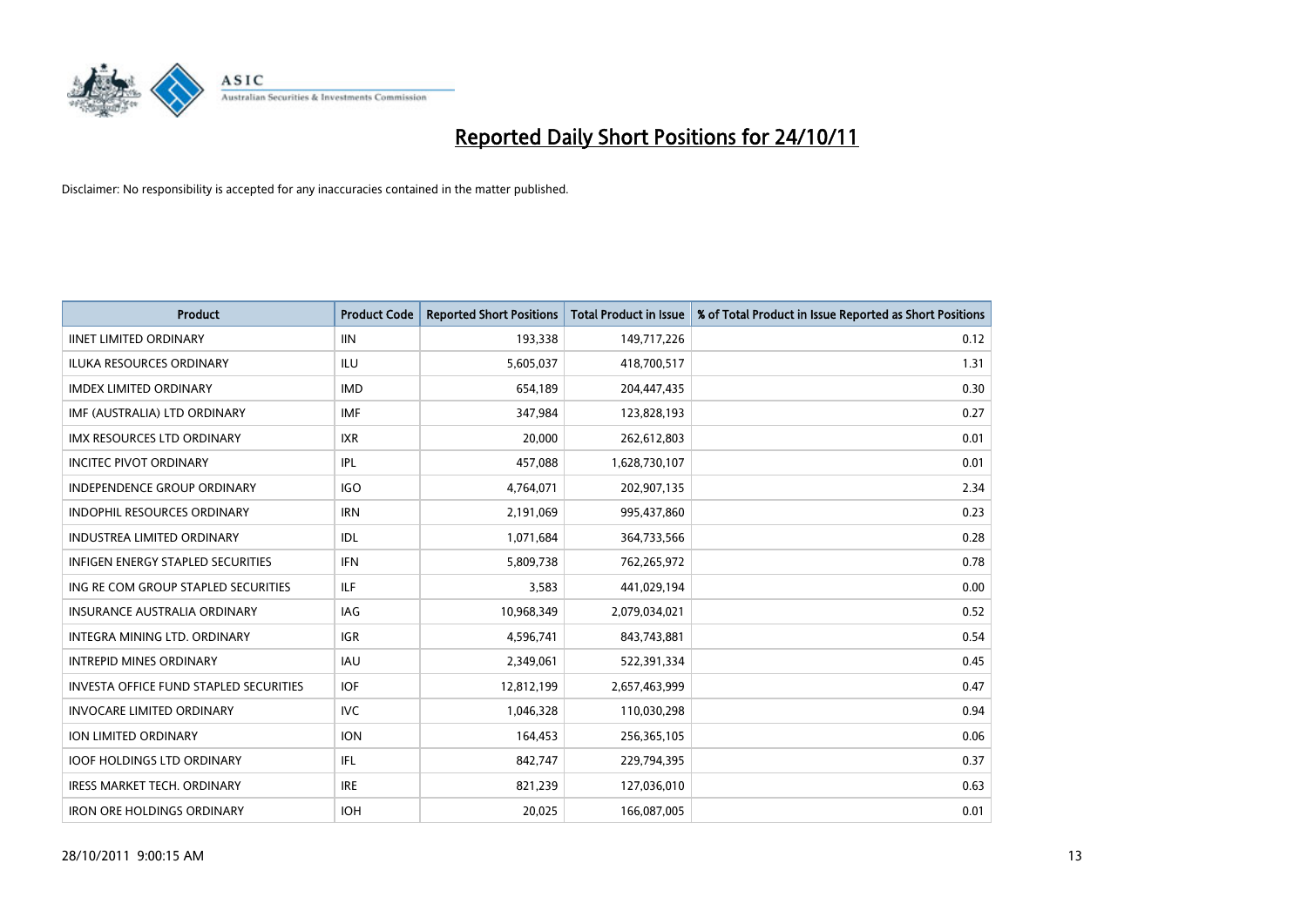

| <b>Product</b>                            | <b>Product Code</b> | <b>Reported Short Positions</b> | Total Product in Issue | % of Total Product in Issue Reported as Short Positions |
|-------------------------------------------|---------------------|---------------------------------|------------------------|---------------------------------------------------------|
| ISHARES MSCI AUS 200 ISHARES MSCI AUS 200 | <b>IOZ</b>          | 75.000                          | 2,326,394              | 3.22                                                    |
| ISHARES MSCI BRIC CDI 1:1                 | <b>IBK</b>          | 471                             | 3,650,000              | 0.01                                                    |
| ISHARES MSCI EM MKTS CDI 1:1              | <b>IEM</b>          | 25,899                          | 425,700,000            | 0.01                                                    |
| ISHARES S&P HIGH DIV ISHARES S&P HIGH DIV | <b>IHD</b>          | 91,426                          | 2,201,253              | 4.15                                                    |
| ISHARES SMALL ORDS ISHARES SMALL ORDS     | <b>ISO</b>          | 765,136                         | 5,401,916              | 14.16                                                   |
| IVANHOE AUSTRALIA ORDINARY                | <b>IVA</b>          | 610,022                         | 484,165,340            | 0.12                                                    |
| <b>JACKA RESOURCES LTD ORDINARY</b>       | <b>IKA</b>          | 920.710                         | 83,275,001             | 1.11                                                    |
| JAMES HARDIE INDUST CHESS DEPOSITARY INT  | <b>IHX</b>          | 24,294,791                      | 435,640,582            | 5.57                                                    |
| <b>JAMESON RESOURCES ORDINARY</b>         | <b>JAL</b>          | 1,600,000                       | 95,828,865             | 1.67                                                    |
| <b>JB HI-FI LIMITED ORDINARY</b>          | <b>IBH</b>          | 19,505,032                      | 98,830,643             | 19.71                                                   |
| <b>JUPITER MINES ORDINARY</b>             | <b>IMS</b>          | 4,437                           | 1,561,235,037          | 0.00                                                    |
| <b>KAGARA LTD ORDINARY</b>                | <b>KZL</b>          | 12,212,623                      | 718,068,836            | 1.68                                                    |
| KAROON GAS AUSTRALIA ORDINARY             | <b>KAR</b>          | 4,174,289                       | 221,420,769            | 1.87                                                    |
| KATHMANDU HOLD LTD ORDINARY               | <b>KMD</b>          | 2,050,609                       | 200,000,000            | 1.02                                                    |
| <b>KEYBRIDGE CAPITAL ORDINARY</b>         | <b>KBC</b>          | 5.999                           | 172,070,564            | 0.00                                                    |
| KIMBERLEY METALS LTD ORDINARY             | <b>KBL</b>          | 1,820                           | 164,752,978            | 0.00                                                    |
| KINGSGATE CONSOLID. ORDINARY              | <b>KCN</b>          | 1,954,929                       | 139,039,834            | 1.39                                                    |
| KINGSROSE MINING LTD ORDINARY             | <b>KRM</b>          | 1,032,853                       | 267,323,726            | 0.38                                                    |
| LEIGHTON HOLDINGS ORDINARY                | LEI                 | 10,121,510                      | 336,515,596            | 2.96                                                    |
| LEND LEASE GROUP UNIT/ORD STAPLED         | LLC                 | 2,836,173                       | 571,804,090            | 0.50                                                    |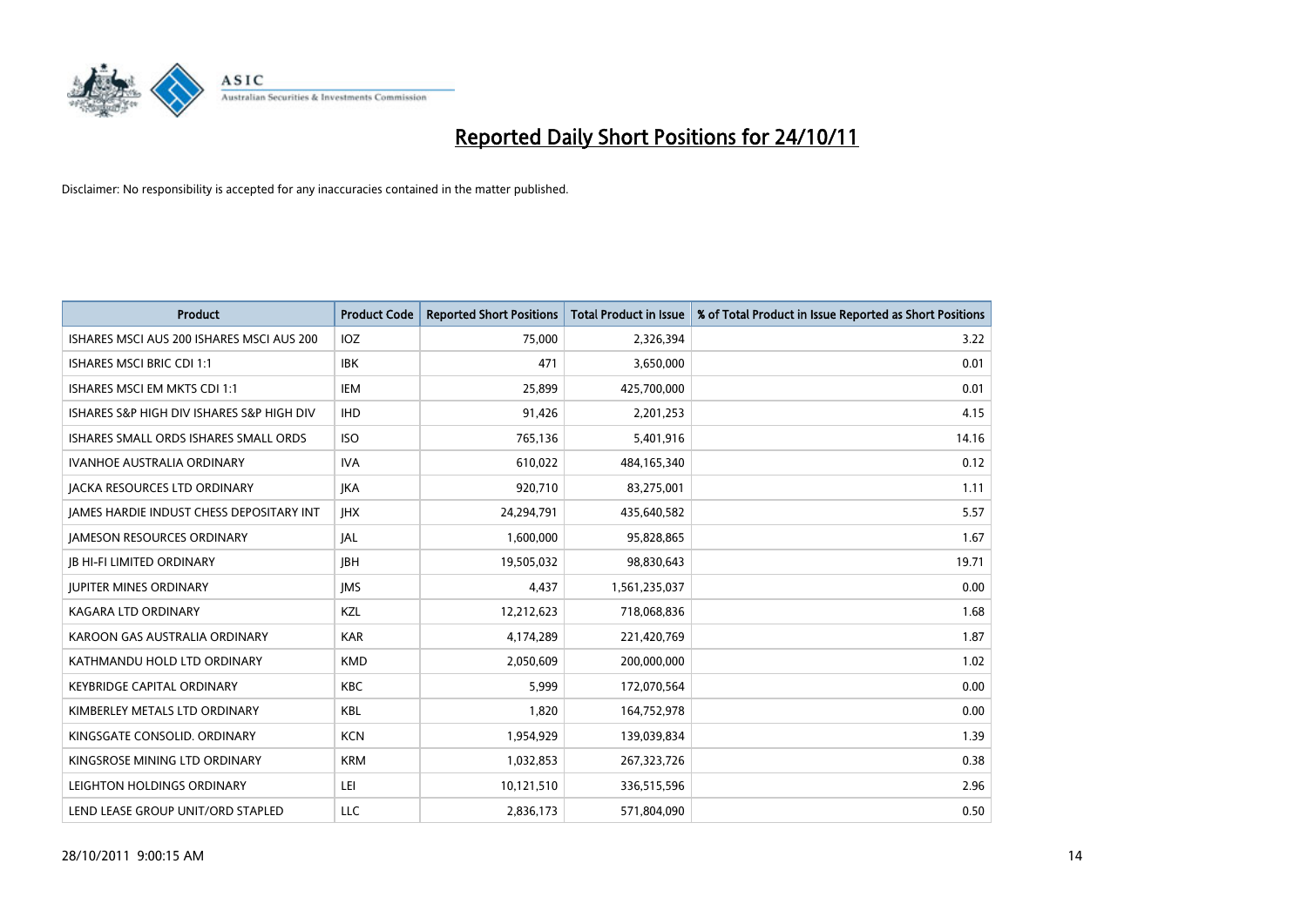

| <b>Product</b>                        | <b>Product Code</b> | <b>Reported Short Positions</b> | <b>Total Product in Issue</b> | % of Total Product in Issue Reported as Short Positions |
|---------------------------------------|---------------------|---------------------------------|-------------------------------|---------------------------------------------------------|
| LINC ENERGY LTD ORDINARY              | <b>LNC</b>          | 6,429,893                       | 503,418,900                   | 1.27                                                    |
| LIQUEFIED NATURAL ORDINARY            | LNG                 | 370,140                         | 267,699,015                   | 0.14                                                    |
| LYNAS CORPORATION ORDINARY            | <b>LYC</b>          | 87,251,467                      | 1,713,846,913                 | 5.07                                                    |
| M2 TELECOMMUNICATION ORDINARY         | <b>MTU</b>          | 306,864                         | 123,810,285                   | 0.23                                                    |
| MACARTHUR COAL ORDINARY               | <b>MCC</b>          | 3,143,753                       | 302,092,343                   | 1.03                                                    |
| <b>MACMAHON HOLDINGS ORDINARY</b>     | <b>MAH</b>          | 4,392,481                       | 738,631,705                   | 0.59                                                    |
| MACO ATLAS ROADS GRP ORDINARY STAPLED | <b>MOA</b>          | 14,207,226                      | 464,279,594                   | 3.08                                                    |
| MACQUARIE GROUP LTD ORDINARY          | <b>MOG</b>          | 5,514,489                       | 348,285,032                   | 1.53                                                    |
| MAP GROUP STAPLED US PROHIBIT.        | <b>MAP</b>          | 6,879,597                       | 1,861,210,782                 | 0.33                                                    |
| MARENGO MINING ORDINARY               | <b>MGO</b>          | 75,326                          | 1,002,399,863                 | 0.01                                                    |
| MATRIX C & E LTD ORDINARY             | <b>MCE</b>          | 446,741                         | 77,081,507                    | 0.56                                                    |
| MCMILLAN SHAKESPEARE ORDINARY         | <b>MMS</b>          | 31,037                          | 68,317,790                    | 0.04                                                    |
| MCPHERSON'S LTD ORDINARY              | <b>MCP</b>          | 14,050                          | 72,401,758                    | 0.02                                                    |
| MEDUSA MINING LTD ORDINARY            | <b>MML</b>          | 688,665                         | 188,827,911                   | 0.36                                                    |
| MELBOURNE IT LIMITED ORDINARY         | <b>MLB</b>          | 136,142                         | 81,352,178                    | 0.17                                                    |
| MEO AUSTRALIA LTD ORDINARY            | <b>MEO</b>          | 332,510                         | 539,913,260                   | 0.06                                                    |
| MERMAID MARINE ORDINARY               | <b>MRM</b>          | 1,106,968                       | 217,718,357                   | 0.50                                                    |
| MESOBLAST LIMITED ORDINARY            | <b>MSB</b>          | 5,895,179                       | 280,425,258                   | 2.10                                                    |
| METALS X LIMITED ORDINARY             | <b>MLX</b>          | 326,940                         | 1,340,453,375                 | 0.03                                                    |
| METCASH LIMITED ORDINARY              | <b>MTS</b>          | 30,630,848                      | 771,343,008                   | 3.97                                                    |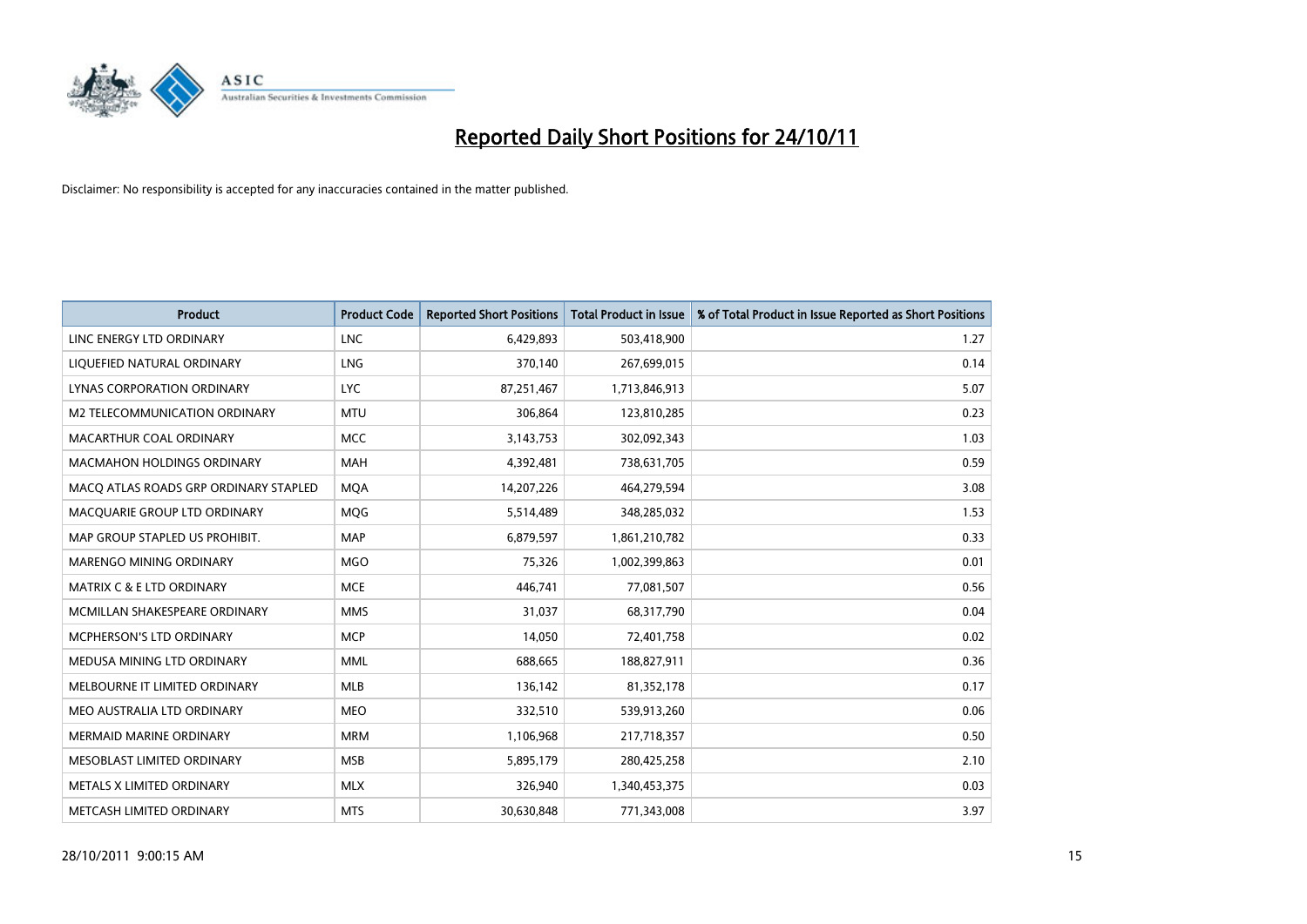

| <b>Product</b>                     | <b>Product Code</b> | <b>Reported Short Positions</b> | Total Product in Issue | % of Total Product in Issue Reported as Short Positions |
|------------------------------------|---------------------|---------------------------------|------------------------|---------------------------------------------------------|
| METGASCO LIMITED ORDINARY          | <b>MEL</b>          | 235,435                         | 337,396,221            | 0.07                                                    |
| METMINCO LIMITED ORDINARY          | <b>MNC</b>          | 832,217                         | 1,462,616,146          | 0.06                                                    |
| MHM METALS LIMITED ORDINARY        | <b>MHM</b>          | 231,877                         | 102,334,203            | 0.23                                                    |
| MICLYN EXP OFFSHR ORDINARY         | <b>MIO</b>          | 31,897                          | 274,618,684            | 0.01                                                    |
| MILLENNIUM MIN LTD ORDINARY        | <b>MOY</b>          | 4,138,400                       | 2,999,828,232          | 0.14                                                    |
| MINARA RESOURCES ORDINARY          | <b>MRE</b>          | 161,808                         | 1,169,424,487          | 0.02                                                    |
| MINCOR RESOURCES NL ORDINARY       | <b>MCR</b>          | 1,247,530                       | 196,645,804            | 0.64                                                    |
| MINEMAKERS LIMITED ORDINARY        | <b>MAK</b>          | 44.227                          | 227,003,950            | 0.02                                                    |
| MINERAL DEPOSITS ORDINARY          | <b>MDL</b>          | 494,737                         | 83,538,786             | 0.58                                                    |
| MINERAL RESOURCES, ORDINARY        | <b>MIN</b>          | 668,610                         | 184,301,989            | 0.35                                                    |
| MIRABELA NICKEL LTD ORDINARY       | <b>MBN</b>          | 16,715,216                      | 491,781,237            | 3.38                                                    |
| MIRVAC GROUP STAPLED SECURITIES    | <b>MGR</b>          | 37,778,778                      | 3,416,924,188          | 1.07                                                    |
| <b>MOLOPO ENERGY LTD ORDINARY</b>  | <b>MPO</b>          | 1,812,514                       | 245,579,810            | 0.74                                                    |
| <b>MONADELPHOUS GROUP ORDINARY</b> | <b>MND</b>          | 1,763,999                       | 88,674,327             | 1.99                                                    |
| MORTGAGE CHOICE LTD ORDINARY       | <b>MOC</b>          | 428,702                         | 119,948,255            | 0.36                                                    |
| <b>MOUNT GIBSON IRON ORDINARY</b>  | <b>MGX</b>          | 16,431,775                      | 1,082,570,693          | 1.50                                                    |
| MULTIPLEX SITES SITES              | <b>MXUPA</b>        | 22                              | 4,500,000              | 0.00                                                    |
| MURCHISON METALS LTD ORDINARY      | <b>MMX</b>          | 21,232,678                      | 437,354,555            | 4.85                                                    |
| MYER HOLDINGS LTD ORDINARY         | <b>MYR</b>          | 55,895,719                      | 583,384,551            | 9.56                                                    |
| MYSTATE LIMITED ORDINARY           | <b>MYS</b>          | 1,400                           | 67,463,454             | 0.00                                                    |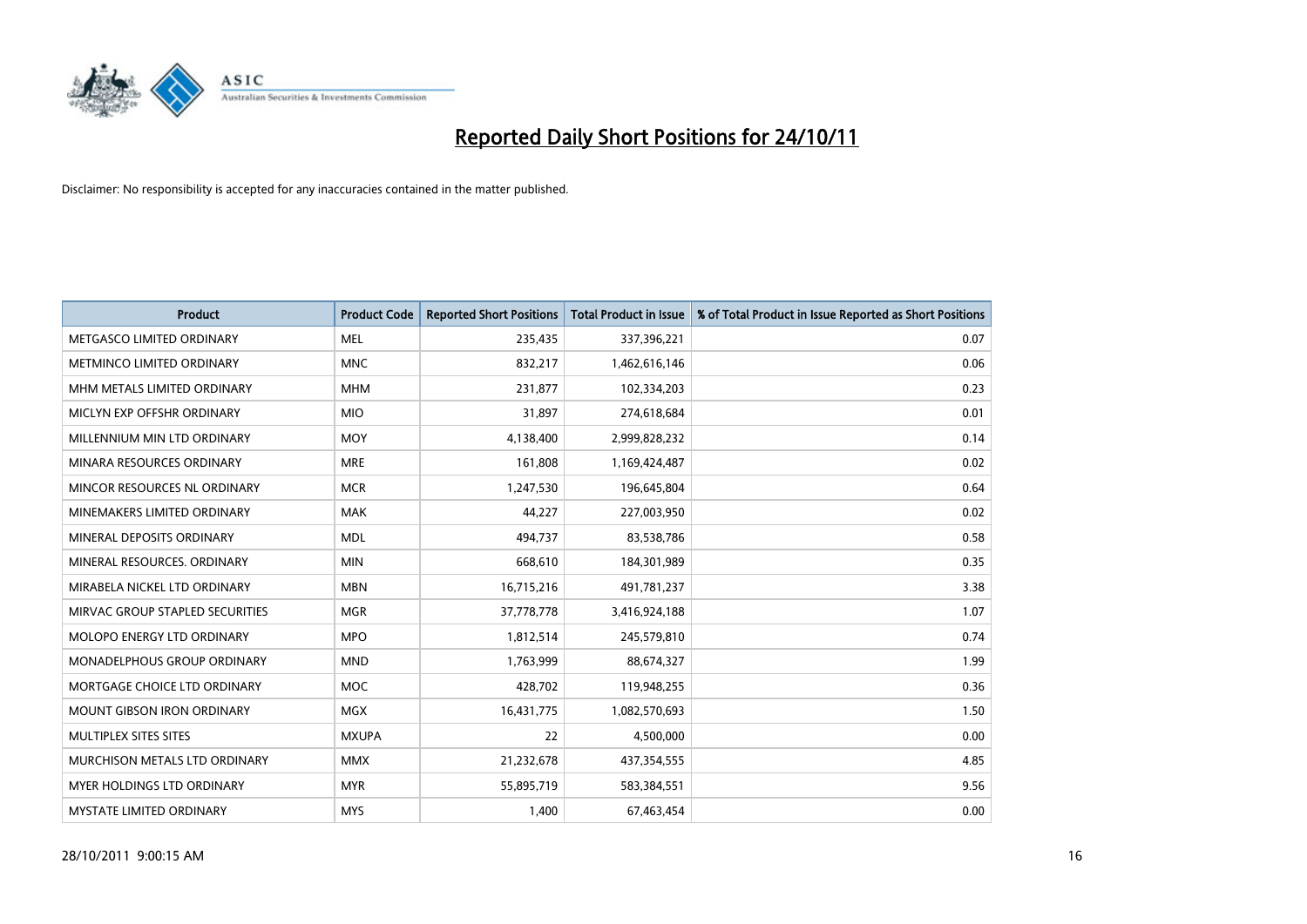

| <b>Product</b>                | <b>Product Code</b> | <b>Reported Short Positions</b> | <b>Total Product in Issue</b> | % of Total Product in Issue Reported as Short Positions |
|-------------------------------|---------------------|---------------------------------|-------------------------------|---------------------------------------------------------|
| NANOSONICS LIMITED ORDINARY   | <b>NAN</b>          | 2                               | 230,528,535                   | 0.00                                                    |
| NATIONAL AUST. BANK ORDINARY  | <b>NAB</b>          | 23,823,513                      | 2,201,188,437                 | 1.06                                                    |
| NATURAL FUEL LIMITED ORDINARY | <b>NFL</b>          |                                 | 1,121,912                     | 0.00                                                    |
| NAVITAS LIMITED ORDINARY      | <b>NVT</b>          | 2,557,598                       | 375,318,628                   | 0.67                                                    |
| NEPTUNE MARINE ORDINARY       | <b>NMS</b>          | 182,253                         | 1,748,545,632                 | 0.01                                                    |
| NEW HOPE CORPORATION ORDINARY | <b>NHC</b>          | 650,491                         | 830,230,549                   | 0.07                                                    |
| NEWCREST MINING ORDINARY      | <b>NCM</b>          | 1,973,975                       | 765,000,000                   | 0.23                                                    |
| NEWS CORP A NON-VOTING CDI    | <b>NWSLV</b>        | 4,667,571                       | 1,739,374,679                 | 0.27                                                    |
| NEWS CORP B VOTING CDI        | <b>NWS</b>          | 3,272,264                       | 798,520,953                   | 0.40                                                    |
| NEXBIS LIMITED ORDINARY       | <b>NBS</b>          | 63,733                          | 798,356,704                   | 0.01                                                    |
| NEXTDC LIMITED ORDINARY       | <b>NXT</b>          | 22,857                          | 123,533,558                   | 0.02                                                    |
| NEXUS ENERGY LIMITED ORDINARY | <b>NXS</b>          | 7,757,708                       | 1,326,697,820                 | 0.58                                                    |
| NIB HOLDINGS LIMITED ORDINARY | <b>NHF</b>          | 104,911                         | 466,733,110                   | 0.02                                                    |
| NIDO PETROLEUM ORDINARY       | <b>NDO</b>          | 570,619                         | 1,389,163,151                 | 0.04                                                    |
| NOBLE MINERAL RES ORDINARY    | <b>NMG</b>          | 4,965,961                       | 522,308,820                   | 0.97                                                    |
| NORTHERN IRON LTD ORDINARY    | <b>NFE</b>          | 896,616                         | 336,084,863                   | 0.25                                                    |
| NORTHERN STAR ORDINARY        | <b>NST</b>          | 176,724                         | 350,084,946                   | 0.05                                                    |
| NRW HOLDINGS LIMITED ORDINARY | <b>NWH</b>          | 291,457                         | 278,888,011                   | 0.09                                                    |
| NUCOAL RESOURCES NL ORDINARY  | <b>NCR</b>          | 144,511                         | 441,129,875                   | 0.03                                                    |
| NUFARM LIMITED ORDINARY       | <b>NUF</b>          | 4,215,749                       | 261,833,005                   | 1.61                                                    |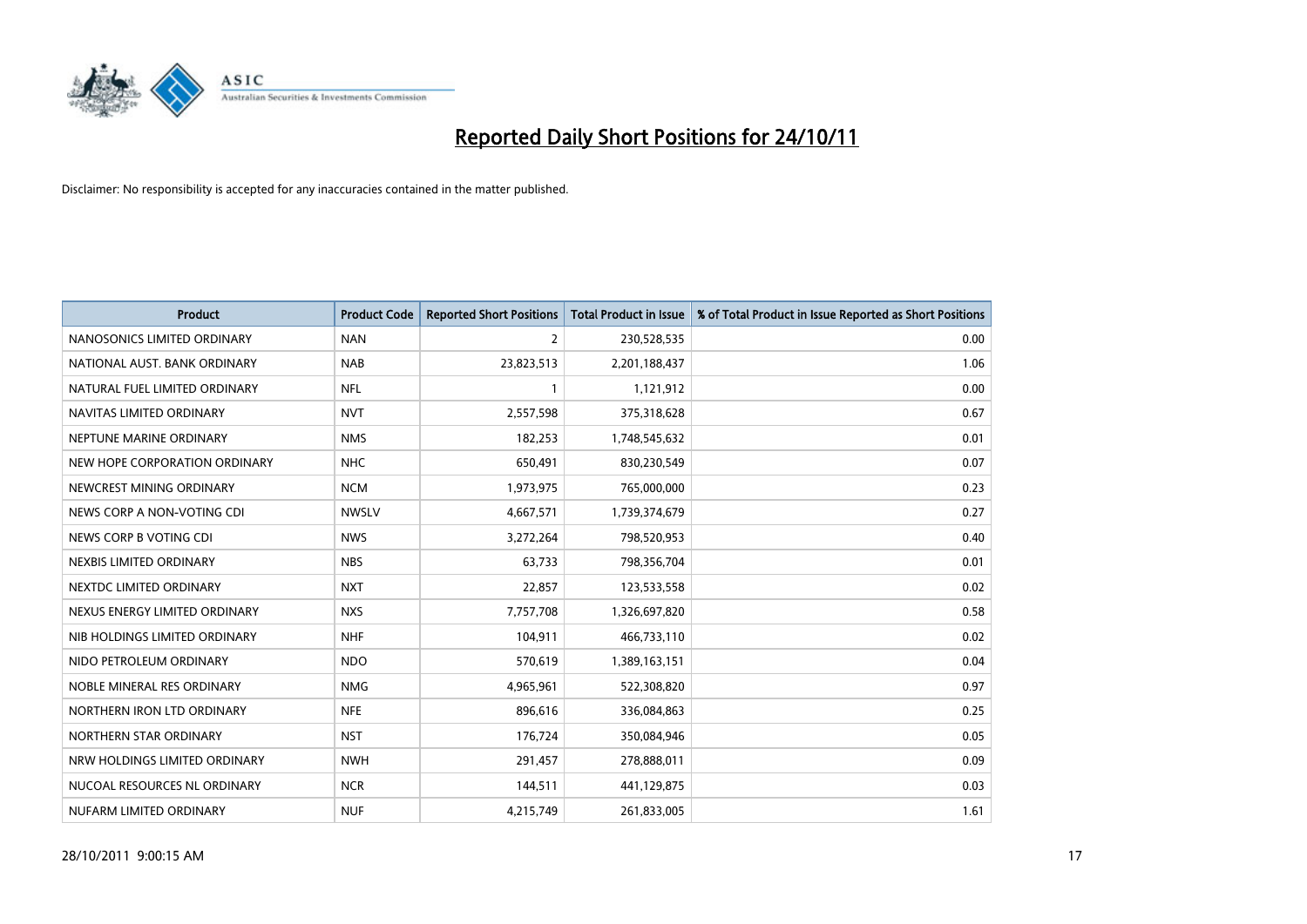

| <b>Product</b>                        | <b>Product Code</b> | <b>Reported Short Positions</b> | <b>Total Product in Issue</b> | % of Total Product in Issue Reported as Short Positions |
|---------------------------------------|---------------------|---------------------------------|-------------------------------|---------------------------------------------------------|
| <b>OAKTON LIMITED ORDINARY</b>        | <b>OKN</b>          | 656,349                         | 93,800,235                    | 0.70                                                    |
| OCEANAGOLD CORP. CHESS DEPOSITARY INT | <b>OGC</b>          | 669,303                         | 262,609,273                   | 0.24                                                    |
| OCEANIA CAPITAL LTD ORDINARY          | <b>OCP</b>          | 2,500                           | 91,921,295                    | 0.00                                                    |
| OIL SEARCH LTD ORDINARY               | <b>OSH</b>          | 9,247,677                       | 1,325,155,171                 | 0.68                                                    |
| OM HOLDINGS LIMITED ORDINARY          | OMH                 | 10,191,055                      | 504,105,150                   | 2.00                                                    |
| <b>ONESTEEL LIMITED ORDINARY</b>      | OST                 | 24,028,844                      | 1,342,393,583                 | 1.80                                                    |
| ORICA LIMITED ORDINARY                | ORI                 | 2,476,839                       | 363,966,570                   | 0.66                                                    |
| ORIGIN ENERGY ORDINARY                | <b>ORG</b>          | 3,874,531                       | 1,086,074,527                 | 0.36                                                    |
| OROCOBRE LIMITED ORDINARY             | <b>ORE</b>          | 36,625                          | 103,195,029                   | 0.03                                                    |
| OROTONGROUP LIMITED ORDINARY          | <b>ORL</b>          | 5,935                           | 40,880,902                    | 0.01                                                    |
| OTTO ENERGY LIMITED ORDINARY          | OEL                 | 109,204                         | 1,138,290,071                 | 0.01                                                    |
| OZ MINERALS ORDINARY                  | OZL                 | 12,220,462                      | 323,877,514                   | 3.71                                                    |
| PACIFIC BRANDS ORDINARY               | <b>PBG</b>          | 8,602,399                       | 931,386,248                   | 0.93                                                    |
| PALADIN ENERGY LTD ORDINARY           | <b>PDN</b>          | 28,661,168                      | 835,391,964                   | 3.44                                                    |
| PANAUST LIMITED ORDINARY              | <b>PNA</b>          | 12,719,849                      | 593,892,185                   | 2.11                                                    |
| PANORAMIC RESOURCES ORDINARY          | PAN                 | 1,047,844                       | 207,050,710                   | 0.50                                                    |
| PAPERLINX LIMITED ORDINARY            | <b>PPX</b>          | 4,280,053                       | 609,280,761                   | 0.71                                                    |
| PAPILLON RES LTD ORDINARY             | PIR                 | 497,808                         | 208,259,519                   | 0.24                                                    |
| PATTIES FOODS LTD ORDINARY            | PFL                 |                                 | 138,989,223                   | 0.00                                                    |
| PEAK RESOURCES ORDINARY               | <b>PEK</b>          | 20,073                          | 155,979,643                   | 0.01                                                    |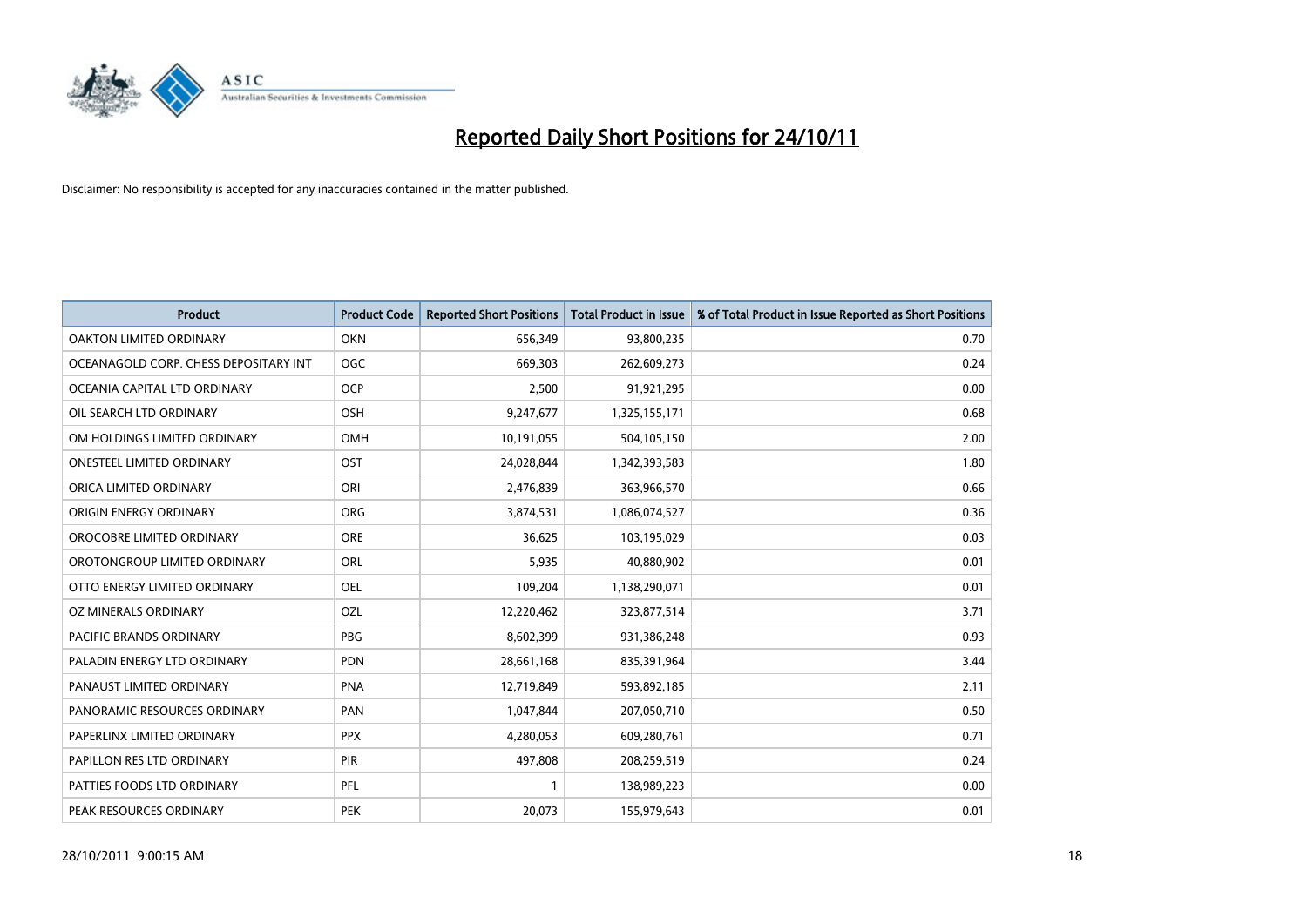

| <b>Product</b>                | <b>Product Code</b> | <b>Reported Short Positions</b> | Total Product in Issue | % of Total Product in Issue Reported as Short Positions |
|-------------------------------|---------------------|---------------------------------|------------------------|---------------------------------------------------------|
| PEET LIMITED ORDINARY         | <b>PPC</b>          | 74.400                          | 318,038,544            | 0.02                                                    |
| PENINSULA ENERGY LTD ORDINARY | <b>PEN</b>          | 1,493,377                       | 2,135,490,443          | 0.07                                                    |
| PERILYA LIMITED ORDINARY      | PEM                 | 324,841                         | 526,075,563            | 0.06                                                    |
| PERPETUAL LIMITED ORDINARY    | <b>PPT</b>          | 2,992,701                       | 44,692,304             | 6.68                                                    |
| PERSEUS MINING LTD ORDINARY   | PRU                 | 2,264,867                       | 426,717,088            | 0.54                                                    |
| PETSEC ENERGY ORDINARY        | <b>PSA</b>          | 223,332                         | 231,283,622            | 0.10                                                    |
| PHARMAXIS LTD ORDINARY        | <b>PXS</b>          | 1,937,728                       | 229,116,309            | 0.85                                                    |
| PHOTON GROUP LTD ORDINARY     | <b>PGA</b>          | 250,510                         | 1,540,886,866          | 0.02                                                    |
| PLATINUM ASSET ORDINARY       | <b>PTM</b>          | 6,624,900                       | 561,347,878            | 1.18                                                    |
| PLATINUM AUSTRALIA ORDINARY   | <b>PLA</b>          | 4,076,482                       | 417,130,039            | 0.98                                                    |
| PLATINUM CAPITAL LTD ORDINARY | <b>PMC</b>          |                                 | 165,756,878            | 0.00                                                    |
| PMP LIMITED ORDINARY          | <b>PMP</b>          | 1.964                           | 329,842,473            | 0.00                                                    |
| PORT BOUVARD LIMITED ORDINARY | PBD                 | 6,754                           | 593,868,295            | 0.00                                                    |
| PREMIER INVESTMENTS ORDINARY  | <b>PMV</b>          | 132,657                         | 155,062,831            | 0.08                                                    |
| PRIMA BIOMED LTD ORDINARY     | <b>PRR</b>          | 3,301,713                       | 1,010,350,017          | 0.33                                                    |
| PRIMARY HEALTH CARE ORDINARY  | <b>PRY</b>          | 10,016,777                      | 500,336,679            | 1.99                                                    |
| PRIME MEDIA GRP LTD ORDINARY  | <b>PRT</b>          | 2,305                           | 366,330,303            | 0.00                                                    |
| PRIMEAG AUSTRALIA ORDINARY    | PAG                 | 7,410                           | 266,394,444            | 0.00                                                    |
| PROGEN PHARMACEUTIC ORDINARY  | PGL                 | 151,596                         | 24,709,097             | 0.61                                                    |
| PROGRAMMED ORDINARY           | <b>PRG</b>          | 549,585                         | 118,169,908            | 0.46                                                    |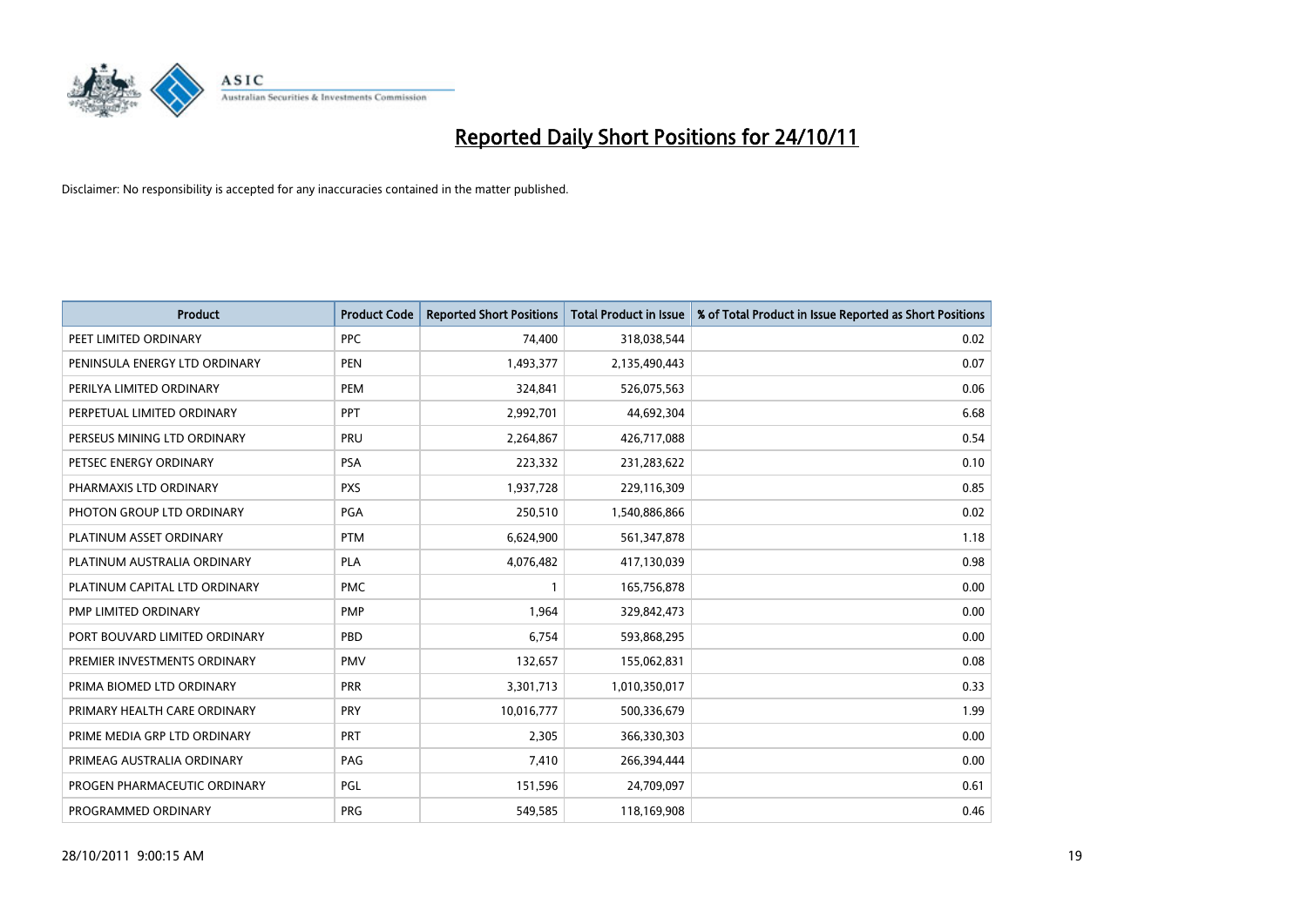

| <b>Product</b>                      | <b>Product Code</b> | <b>Reported Short Positions</b> | <b>Total Product in Issue</b> | % of Total Product in Issue Reported as Short Positions |
|-------------------------------------|---------------------|---------------------------------|-------------------------------|---------------------------------------------------------|
| <b>PSIVIDA CORP CDI 1:1</b>         | <b>PVA</b>          | 6.878                           | 8,737,186                     | 0.08                                                    |
| <b>QANTAS AIRWAYS ORDINARY</b>      | QAN                 | 31,619,129                      | 2,265,123,620                 | 1.39                                                    |
| OBE INSURANCE GROUP ORDINARY        | <b>OBE</b>          | 27,184,107                      | 1,115,545,692                 | 2.40                                                    |
| OR NATIONAL LIMITED ORDINARY        | <b>ORN</b>          | 20,073,893                      | 2,440,000,000                 | 0.82                                                    |
| <b>QUBE LOGISTICS HLDG ORDINARY</b> | <b>QUB</b>          | 302,449                         | 801,927,594                   | 0.03                                                    |
| RAMELIUS RESOURCES ORDINARY         | <b>RMS</b>          | 271,136                         | 291,773,665                   | 0.08                                                    |
| RAMSAY HEALTH CARE ORDINARY         | <b>RHC</b>          | 987,645                         | 202,081,252                   | 0.47                                                    |
| <b>RCR TOMLINSON ORDINARY</b>       | <b>RCR</b>          | 68,067                          | 133,010,172                   | 0.05                                                    |
| <b>REA GROUP ORDINARY</b>           | <b>REA</b>          | 407,543                         | 131,714,699                   | 0.31                                                    |
| <b>RECKON LIMITED ORDINARY</b>      | <b>RKN</b>          | 849,000                         | 133,354,672                   | 0.64                                                    |
| RED FORK ENERGY ORDINARY            | <b>RFE</b>          | 7,696                           | 269,769,853                   | 0.00                                                    |
| REDBANK ENERGY LTD ORDINARY         | <b>AEJ</b>          | 19                              | 786,287                       | 0.00                                                    |
| REED RESOURCES LTD ORDINARY         | <b>RDR</b>          | 327,419                         | 264,742,501                   | 0.12                                                    |
| <b>REGIS RESOURCES ORDINARY</b>     | <b>RRL</b>          | 927,612                         | 434,057,441                   | 0.21                                                    |
| RESMED INC CDI 10:1                 | <b>RMD</b>          | 6,304,928                       | 1,556,242,300                 | 0.40                                                    |
| RESOLUTE MINING ORDINARY            | <b>RSG</b>          | 6,321,023                       | 469,206,696                   | 1.36                                                    |
| RESOURCE AND INVEST. ORDINARY       | <b>RNI</b>          | 69                              | 124,984,308                   | 0.00                                                    |
| RESOURCE GENERATION ORDINARY        | <b>RES</b>          | 368,801                         | 262,895,652                   | 0.14                                                    |
| <b>RETAIL FOOD GROUP ORDINARY</b>   | <b>RFG</b>          | 20,505                          | 108,219,282                   | 0.02                                                    |
| REVERSE CORP LIMITED ORDINARY       | <b>REF</b>          | 25,141                          | 92,382,175                    | 0.03                                                    |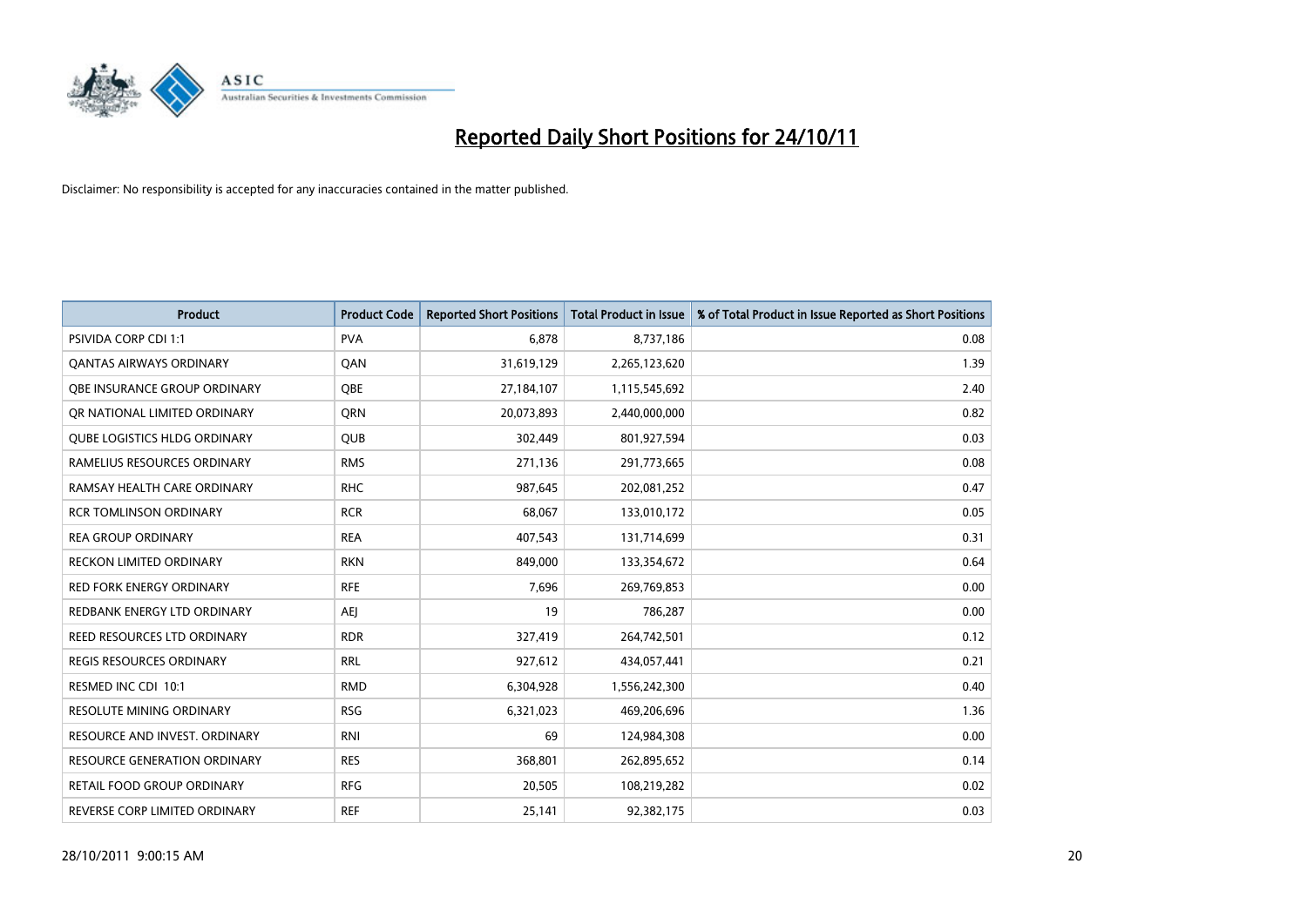

| <b>Product</b>                    | <b>Product Code</b> | <b>Reported Short Positions</b> | <b>Total Product in Issue</b> | % of Total Product in Issue Reported as Short Positions |
|-----------------------------------|---------------------|---------------------------------|-------------------------------|---------------------------------------------------------|
| REX MINERALS LIMITED ORDINARY     | <b>RXM</b>          | 1,493,533                       | 153,635,519                   | 0.95                                                    |
| RHG LIMITED ORDINARY              | <b>RHG</b>          | 106,131                         | 308,483,177                   | 0.03                                                    |
| <b>RIALTO ENERGY ORDINARY</b>     | <b>RIA</b>          | 172,071                         | 375,006,264                   | 0.05                                                    |
| RIDLEY CORPORATION ORDINARY       | <b>RIC</b>          | 525,855                         | 307,817,071                   | 0.18                                                    |
| RIO TINTO LIMITED ORDINARY        | <b>RIO</b>          | 24,774,215                      | 435,758,720                   | 5.65                                                    |
| <b>RIVERCITY MOTORWAY STAPLED</b> | <b>RCY</b>          | 132,000                         | 957,010,115                   | 0.01                                                    |
| ROC OIL COMPANY ORDINARY          | <b>ROC</b>          | 2,824,410                       | 685,797,763                   | 0.41                                                    |
| ROYAL WOLF HOLDINGS ORDINARY      | <b>RWH</b>          | 60,000                          | 100,387,052                   | 0.06                                                    |
| SAI GLOBAL LIMITED ORDINARY       | SAI                 | 1,722,124                       | 202,176,688                   | 0.85                                                    |
| SALMAT LIMITED ORDINARY           | <b>SLM</b>          | 231,505                         | 159,802,174                   | 0.14                                                    |
| SAMSON OIL & GAS LTD ORDINARY     | SSN                 | 156,852                         | 1,750,169,370                 | 0.00                                                    |
| SANDFIRE RESOURCES ORDINARY       | <b>SFR</b>          | 2,442,983                       | 150,879,969                   | 1.61                                                    |
| <b>SANTOS LTD ORDINARY</b>        | <b>STO</b>          | 21,024,747                      | 889,615,999                   | 2.37                                                    |
| SARACEN MINERAL ORDINARY          | SAR                 | 4,782,820                       | 566,151,415                   | 0.84                                                    |
| SEDGMAN LIMITED ORDINARY          | <b>SDM</b>          | 320,619                         | 211,993,676                   | 0.15                                                    |
| SEEK LIMITED ORDINARY             | <b>SEK</b>          | 18,756,046                      | 337,079,207                   | 5.56                                                    |
| SELECT HARVESTS ORDINARY          | SHV                 | 385,709                         | 56,392,664                    | 0.68                                                    |
| SENETAS CORPORATION ORDINARY      | <b>SEN</b>          | 756,999                         | 463,105,195                   | 0.16                                                    |
| SENEX ENERGY LIMITED ORDINARY     | <b>SXY</b>          | 400,000                         | 915,409,081                   | 0.04                                                    |
| SERVCORP LIMITED ORDINARY         | SRV                 | 26,183                          | 98,440,807                    | 0.03                                                    |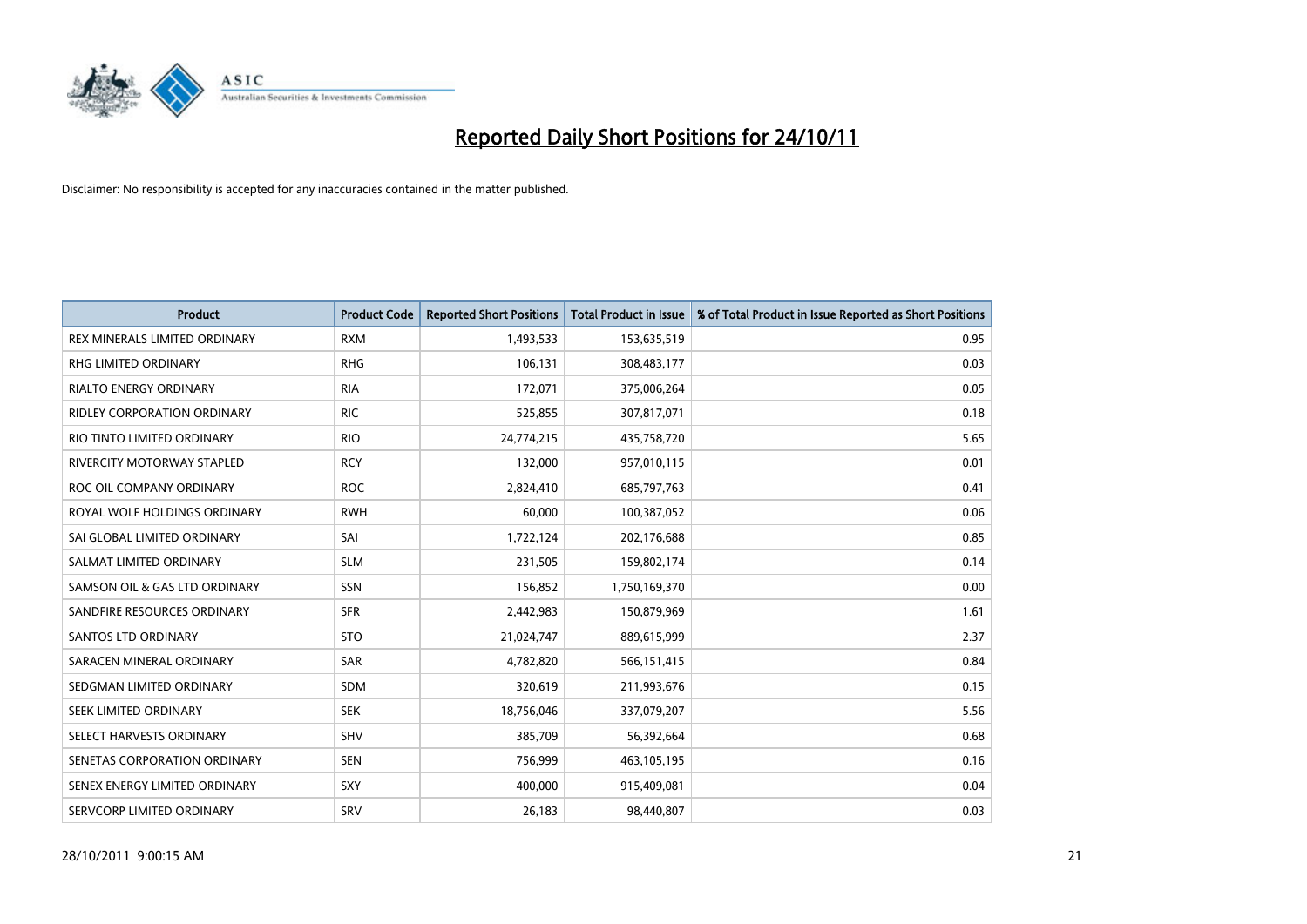

| <b>Product</b>                           | <b>Product Code</b> | <b>Reported Short Positions</b> | <b>Total Product in Issue</b> | % of Total Product in Issue Reported as Short Positions |
|------------------------------------------|---------------------|---------------------------------|-------------------------------|---------------------------------------------------------|
| SERVICE STREAM ORDINARY                  | <b>SSM</b>          | 344,663                         | 283,418,867                   | 0.12                                                    |
| SEVEN GROUP HOLDINGS ORDINARY            | <b>SVW</b>          | 606,099                         | 306,410,281                   | 0.20                                                    |
| SEVEN WEST MEDIA LTD ORDINARY            | <b>SWM</b>          | 3,026,793                       | 645,719,542                   | 0.47                                                    |
| SIGMA PHARMACEUTICAL ORDINARY            | <b>SIP</b>          | 11,429,175                      | 1,178,626,572                 | 0.97                                                    |
| SILEX SYSTEMS ORDINARY                   | <b>SLX</b>          | 609,350                         | 170,133,997                   | 0.35                                                    |
| SILVER LAKE RESOURCE ORDINARY            | <b>SLR</b>          | 193,722                         | 185,302,830                   | 0.11                                                    |
| SIMS METAL MGMT LTD ORDINARY             | SGM                 | 3,202,421                       | 206,038,714                   | 1.54                                                    |
| SINGAPORE TELECOMM. CHESS DEPOSITARY INT | <b>SGT</b>          | 5,637,550                       | 181,963,571                   | 3.10                                                    |
| SIRIUS RESOURCES NL ORDINARY             | <b>SIR</b>          | 82,500                          | 137,134,586                   | 0.06                                                    |
| SIRTEX MEDICAL ORDINARY                  | <b>SRX</b>          | 2,534                           | 55,768,136                    | 0.00                                                    |
| SKILLED GROUP LTD ORDINARY               | <b>SKE</b>          | 57,688                          | 233, 243, 776                 | 0.02                                                    |
| SKY CITY ENTERTAIN, ORDINARY             | <b>SKC</b>          | 593,124                         | 576,958,340                   | 0.10                                                    |
| SMS MANAGEMENT. ORDINARY                 | <b>SMX</b>          | 130,569                         | 68,290,180                    | 0.19                                                    |
| SONIC HEALTHCARE ORDINARY                | <b>SHL</b>          | 5,890,830                       | 389,969,875                   | 1.50                                                    |
| SOUTH BOULDER MINES ORDINARY             | <b>STB</b>          | 78,142                          | 87,115,688                    | 0.09                                                    |
| SP AUSNET STAPLED SECURITIES             | <b>SPN</b>          | 4,073,424                       | 2,850,932,204                 | 0.14                                                    |
| SPARK INFRASTRUCTURE STAPLED NOTE & UNIT | SKI                 | 16,609,722                      | 1,326,734,264                 | 1.24                                                    |
| SPDR 200 FUND ETF UNITS                  | <b>STW</b>          | 8                               | 52,578,556                    | 0.00                                                    |
| SPECIALTY FASHION ORDINARY               | <b>SFH</b>          | 619,900                         | 192,086,121                   | 0.33                                                    |
| SPOTLESS GROUP LTD ORDINARY              | <b>SPT</b>          | 1,490,344                       | 265,454,407                   | 0.54                                                    |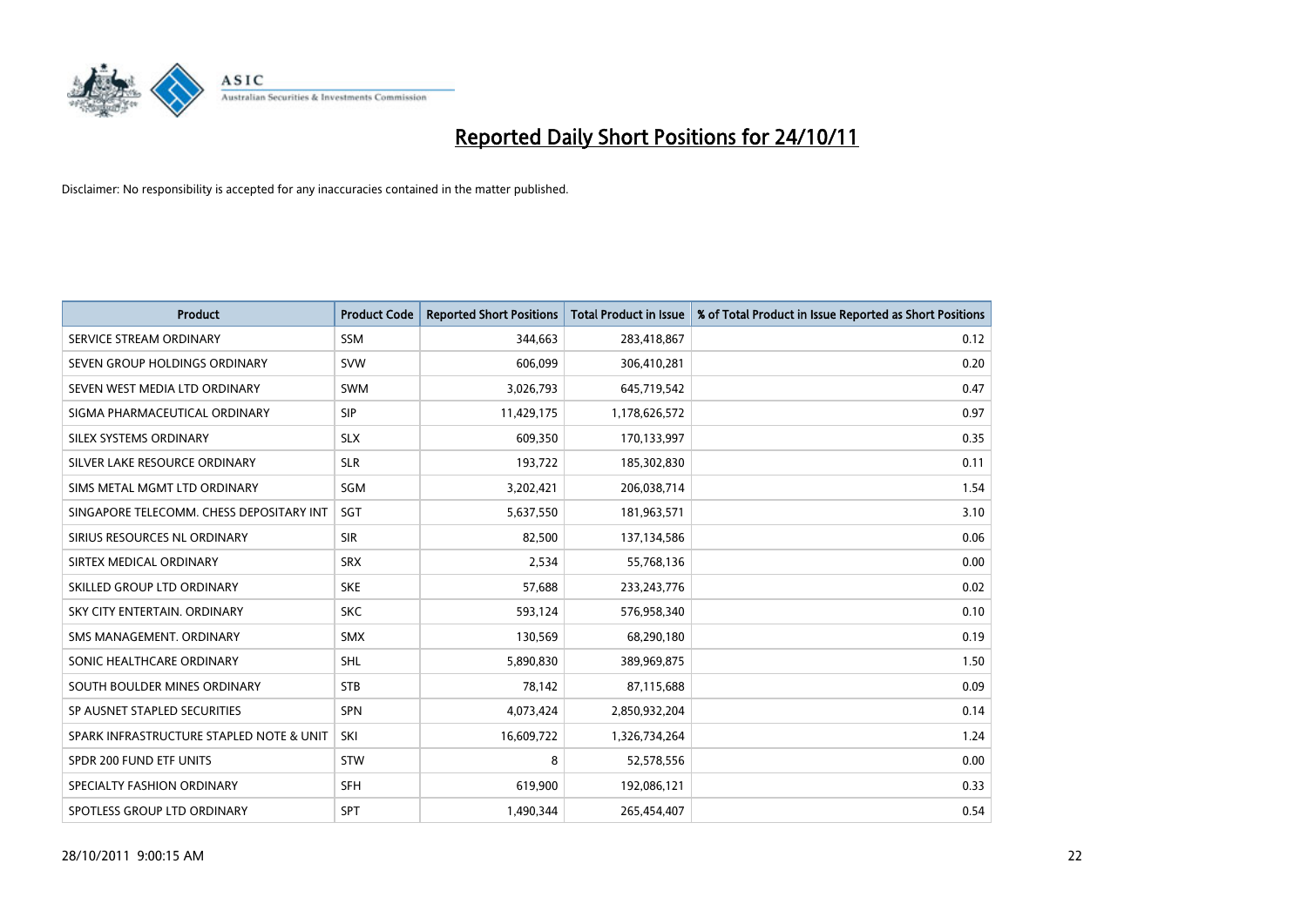

| <b>Product</b>                       | <b>Product Code</b> | <b>Reported Short Positions</b> | <b>Total Product in Issue</b> | % of Total Product in Issue Reported as Short Positions |
|--------------------------------------|---------------------|---------------------------------|-------------------------------|---------------------------------------------------------|
| ST BARBARA LIMITED ORDINARY          | <b>SBM</b>          | 8,936,027                       | 325,615,389                   | 2.73                                                    |
| STAGING CONNECTIONS ORDINARY         | <b>STG</b>          | 2,917,189                       | 78,317,726                    | 3.72                                                    |
| STANMORE COAL LTD ORDINARY           | <b>SMR</b>          | 110,047                         | 89,791,402                    | 0.12                                                    |
| STARPHARMA HOLDINGS ORDINARY         | <b>SPL</b>          | 1,375,319                       | 248,026,578                   | 0.55                                                    |
| STH AMERICAN COR LTD ORDINARY        | SAY                 | 9,200                           | 257,785,604                   | 0.00                                                    |
| STH CRS ELECT ENGNR ORDINARY         | <b>SXE</b>          | 2,910                           | 160,736,826                   | 0.00                                                    |
| STHN CROSS MEDIA ORDINARY            | <b>SXL</b>          | 4,012,233                       | 705,766,444                   | 0.59                                                    |
| STOCKLAND UNITS/ORD STAPLED          | <b>SGP</b>          | 21,868,857                      | 2,341,616,810                 | 0.92                                                    |
| STRAITS RES LTD. ORDINARY            | SRO                 | 487,325                         | 324,796,141                   | 0.15                                                    |
| STW COMMUNICATIONS ORDINARY          | SGN                 | 274,618                         | 363,940,802                   | 0.07                                                    |
| SUNCORP GROUP LTD ORDINARY           | <b>SUN</b>          | 10,053,189                      | 1,286,600,980                 | 0.77                                                    |
| SUNDANCE ENERGY ORDINARY             | <b>SEA</b>          | 671                             | 277,098,474                   | 0.00                                                    |
| SUNDANCE RESOURCES ORDINARY          | <b>SDL</b>          | 8,792,640                       | 2,897,482,169                 | 0.29                                                    |
| SUNLAND GROUP LTD ORDINARY           | <b>SDG</b>          | 161,274                         | 201,578,526                   | 0.08                                                    |
| SUPER RET REP LTD ORDINARY           | <b>SUL</b>          | 1,303,978                       | 132,139,945                   | 0.99                                                    |
| SWICK MINING ORDINARY                | <b>SWK</b>          | 1,548                           | 236,724,970                   | 0.00                                                    |
| SYMEX HOLDINGS ORDINARY              | <b>SYM</b>          | 6,633                           | 189,166,670                   | 0.00                                                    |
| <b>TABCORP HOLDINGS LTD ORDINARY</b> | <b>TAH</b>          | 8,874,152                       | 712,805,880                   | 1.24                                                    |
| <b>TALENT2 INTERNATION ORDINARY</b>  | <b>TWO</b>          | 7                               | 147,257,826                   | 0.00                                                    |
| TAP OIL LIMITED ORDINARY             | <b>TAP</b>          | 3,195,936                       | 240,995,311                   | 1.32                                                    |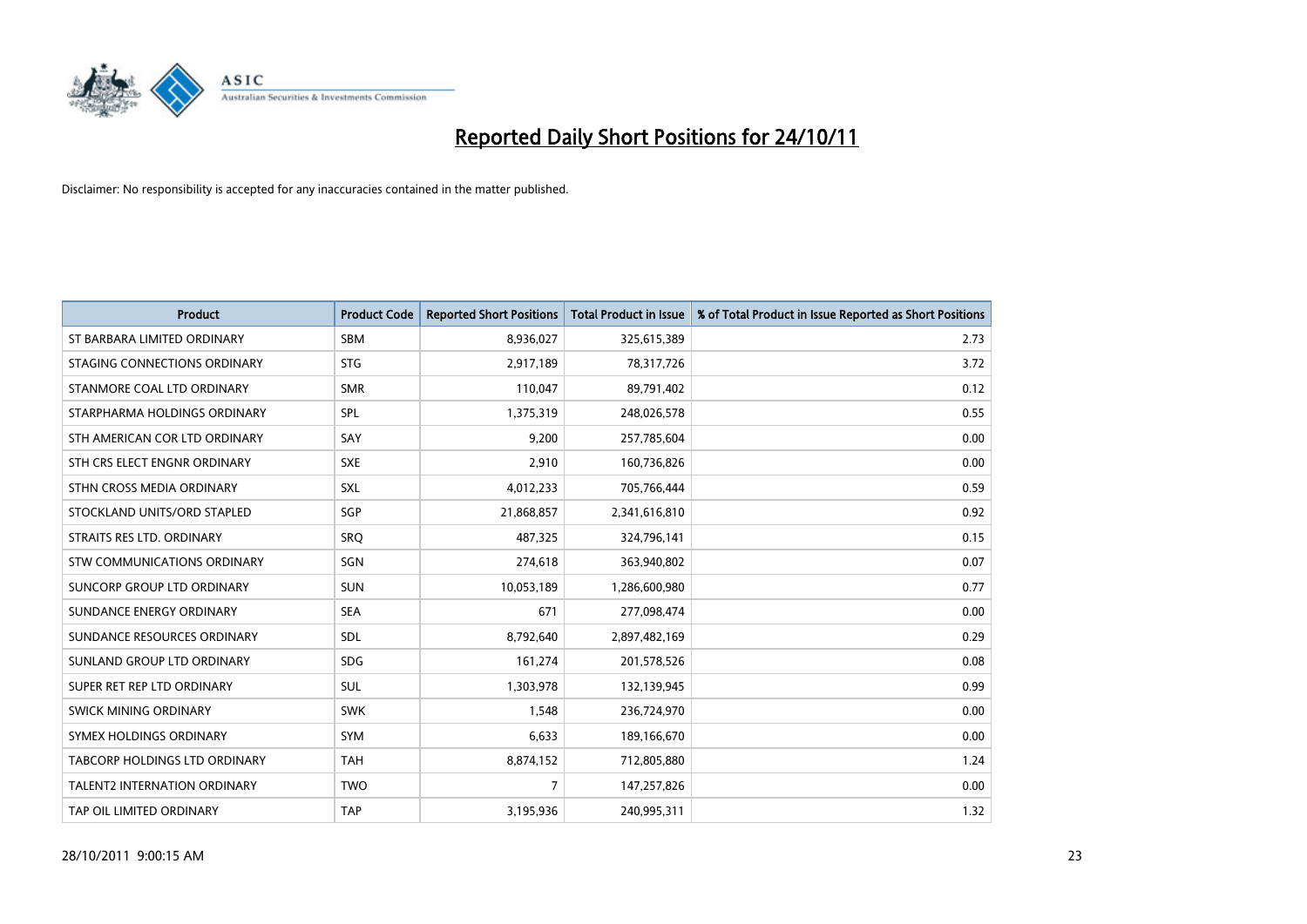

| <b>Product</b>                       | <b>Product Code</b> | <b>Reported Short Positions</b> | <b>Total Product in Issue</b> | % of Total Product in Issue Reported as Short Positions |
|--------------------------------------|---------------------|---------------------------------|-------------------------------|---------------------------------------------------------|
| TASSAL GROUP LIMITED ORDINARY        | <b>TGR</b>          | 94,786                          | 146,304,404                   | 0.05                                                    |
| <b>TATTS GROUP LTD ORDINARY</b>      | <b>TTS</b>          | 15,157,880                      | 1,340,756,623                 | 1.12                                                    |
| <b>TECHNOLOGY ONE ORDINARY</b>       | <b>TNE</b>          | 19                              | 303,379,455                   | 0.00                                                    |
| TELECOM CORPORATION ORDINARY         | <b>TEL</b>          | 18,319,330                      | 1,924,943,857                 | 0.95                                                    |
| <b>TELSTRA CORPORATION, ORDINARY</b> | <b>TLS</b>          | 43,695,106                      | 12,443,074,357                | 0.32                                                    |
| TEN NETWORK HOLDINGS ORDINARY        | <b>TEN</b>          | 45,753,865                      | 1,045,236,720                 | 4.36                                                    |
| TERANGA GOLD CORP CDI 1:1            | <b>TGZ</b>          | 169.216                         | 154,318,006                   | 0.10                                                    |
| TEXON PETROLEUM LTD ORDINARY         | <b>TXN</b>          | 19,600                          | 242,539,848                   | 0.01                                                    |
| TFS CORPORATION LTD ORDINARY         | <b>TFC</b>          | 297,417                         | 276,453,042                   | 0.11                                                    |
| THE REJECT SHOP ORDINARY             | <b>TRS</b>          | 1,337,568                       | 26,071,170                    | 5.12                                                    |
| THOR MINING PLC CHESS DEPOSITARY 1:1 | <b>THR</b>          | 2,307                           | 222,489,120                   | 0.00                                                    |
| THORN GROUP LIMITED ORDINARY         | <b>TGA</b>          | 198,397                         | 146,091,970                   | 0.13                                                    |
| <b>TIGER RESOURCES ORDINARY</b>      | <b>TGS</b>          | 641,037                         | 671,110,549                   | 0.08                                                    |
| <b>TISHMAN SPEYER UNITS</b>          | <b>TSO</b>          | 217,419                         | 338,440,904                   | 0.06                                                    |
| TNG LIMITED ORDINARY                 | <b>TNG</b>          | 4,321                           | 284,803,062                   | 0.00                                                    |
| TOLL HOLDINGS LTD ORDINARY           | <b>TOL</b>          | 22,784,478                      | 717,133,875                   | 3.13                                                    |
| TORO ENERGY LIMITED ORDINARY         | <b>TOE</b>          | 35,404                          | 975,436,676                   | 0.00                                                    |
| TOWER LIMITED ORDINARY               | <b>TWR</b>          | 689,519                         | 265,176,580                   | 0.26                                                    |
| TOX FREE SOLUTIONS ORDINARY          | <b>TOX</b>          | 14,801                          | 96,503,382                    | 0.01                                                    |
| TPG TELECOM LIMITED ORDINARY         | <b>TPM</b>          | 4,659,830                       | 783,895,606                   | 0.58                                                    |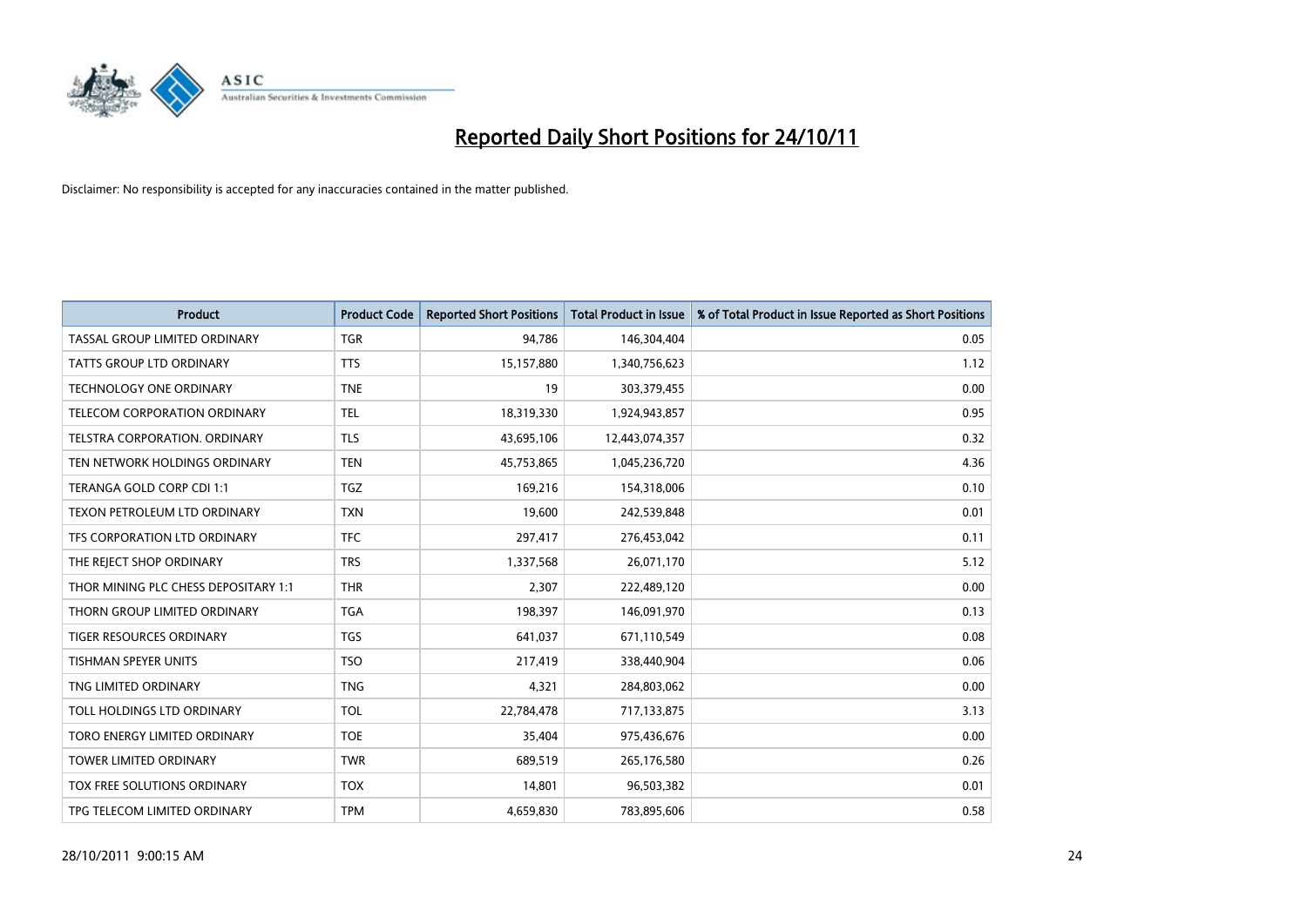

| <b>Product</b>                          | <b>Product Code</b> | <b>Reported Short Positions</b> | <b>Total Product in Issue</b> | % of Total Product in Issue Reported as Short Positions |
|-----------------------------------------|---------------------|---------------------------------|-------------------------------|---------------------------------------------------------|
| <b>TRANSFIELD SERVICES ORDINARY</b>     | <b>TSE</b>          | 4,378,383                       | 549,715,957                   | 0.78                                                    |
| TRANSPACIFIC INDUST. ORDINARY           | <b>TPI</b>          | 11,923,923                      | 960,638,735                   | 1.22                                                    |
| TRANSURBAN GROUP TRIPLE STAPLED SEC.    | <b>TCL</b>          | 1,548,585                       | 1,450,831,425                 | 0.07                                                    |
| TREASURY WINE ESTATE ORDINARY           | <b>TWE</b>          | 14,826,923                      | 647,227,144                   | 2.27                                                    |
| <b>TRINITY GROUP STAPLED SECURITIES</b> | <b>TCO</b>          | 3,419                           | 203,405,927                   | 0.00                                                    |
| TROY RESOURCES NL ORDINARY              | <b>TRY</b>          | 106,171                         | 88,149,823                    | 0.12                                                    |
| UGL LIMITED ORDINARY                    | UGL                 | 4,286,616                       | 166,047,171                   | 2.56                                                    |
| UNILIFE CORPORATION CDI 6:1             | <b>UNS</b>          | 913,973                         | 264,133,452                   | 0.34                                                    |
| <b>VDM GROUP LIMITED ORDINARY</b>       | <b>VMG</b>          | 11,116                          | 193,127,749                   | 0.01                                                    |
| <b>VENTURE MINERALS ORDINARY</b>        | <b>VMS</b>          | 284,422                         | 221,093,592                   | 0.12                                                    |
| VIEW RESOURCES LTD ORDINARY             | <b>VRE</b>          | 1,760                           | 881,953,670                   | 0.00                                                    |
| <b>VIRGIN BLUE HOLDINGS ORDINARY</b>    | <b>VBA</b>          | 47,727,809                      | 2,210,197,600                 | 2.15                                                    |
| VISION GROUP HLDGS ORDINARY             | <b>VGH</b>          | 78,000                          | 74,520,926                    | 0.10                                                    |
| <b>VITA GROUP LTD ORDINARY</b>          | <b>VTG</b>          | 75,190                          | 142,499,800                   | 0.05                                                    |
| VITERRA INC CDI 1:1                     | <b>VTA</b>          | 3,828                           | 68,629,939                    | 0.01                                                    |
| <b>WATPAC LIMITED ORDINARY</b>          | <b>WTP</b>          | 136,461                         | 185,160,973                   | 0.07                                                    |
| <b>WDS LIMITED ORDINARY</b>             | <b>WDS</b>          | 701                             | 144,740,614                   | 0.00                                                    |
| WEBJET LIMITED ORDINARY                 | <b>WEB</b>          | 61,392                          | 73,188,062                    | 0.08                                                    |
| WESFARMERS LIMITED ORDINARY             | <b>WES</b>          | 21,478,038                      | 1,005,809,695                 | 2.11                                                    |
| WESFARMERS LIMITED PARTIALLY PROTECTED  | <b>WESN</b>         | 184,300                         | 151,262,467                   | 0.11                                                    |